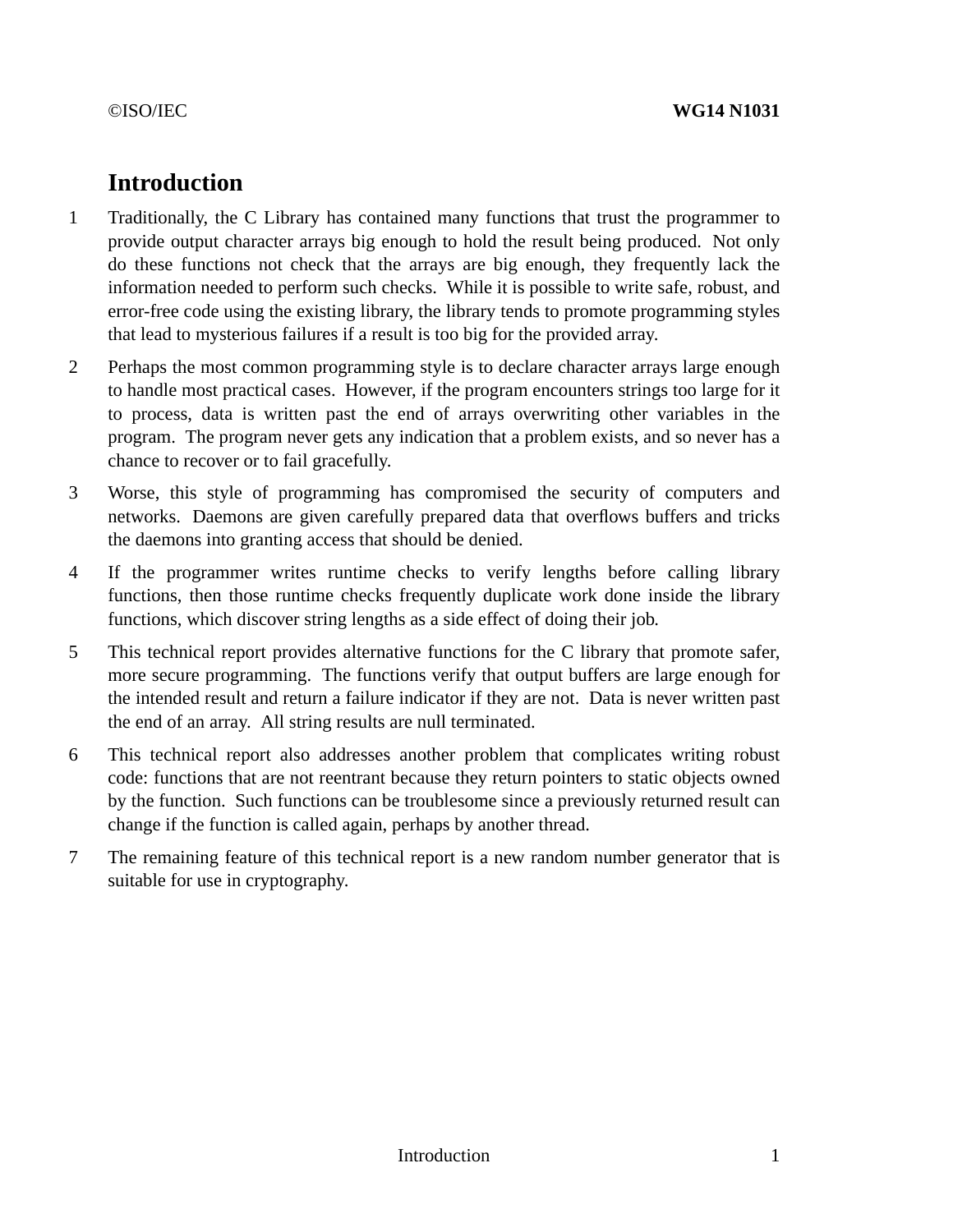# **1. Scope**

- 1 This Technical Report specifies a series of extensions of the programming language C, specified by International Standard ISO/IEC 9899:1999.
- 2 International Standard ISO/IEC 9899:1999 provides important context and specification for this Technical Report. This Technical Report should be read as if Clause 3 of this Technical Report was merged into the parallel structure of named Subclauses of Clause 7 of ISO/IEC 9899:1999.

# **2. Normative references**

- 1 The following normative documents contain provisions which, through reference in this text, constitute provisions of this Technical Report. For dated references, subsequent amendments to, or revisions of, any of these publications do not apply. However, parties to agreements based on this Technical Report are encouraged to investigate the possibility of applying the most recent editions of the normative documents indicated below. For undated references, the latest edition of the normative document referred to applies. Members of ISO and IEC maintain registers of currently valid International Standards.
- 2 ISO/IEC 9899:1999, *Information technology Programming languages, their environments and system software interfaces — Programming Language C*.
- 3 ISO 31−11:1992, *Quantities and units Part 11: Mathematical signs and symbols for use in the physical sciences and technology*.
- 4 ISO/IEC 646, *Information technology — ISO 7-bit coded character set for information interchange*.
- 5 ISO/IEC 2382−1:1993, *Information technology Vocabulary Part 1: Fundamental terms*.
- 6 ISO 4217, *Codes for the representation of currencies and funds*.
- 7 ISO 8601, *Data elements and interchange formats Information interchange — Representation of dates and times*.
- 8 ISO/IEC 10646 (all parts), *Information technology Universal Multiple-Octet Coded Character Set (UCS)*.
- 9 IEC 60559:1989, *Binary floating-point arithmetic for microprocessor systems* (previously designated IEC 559:1989).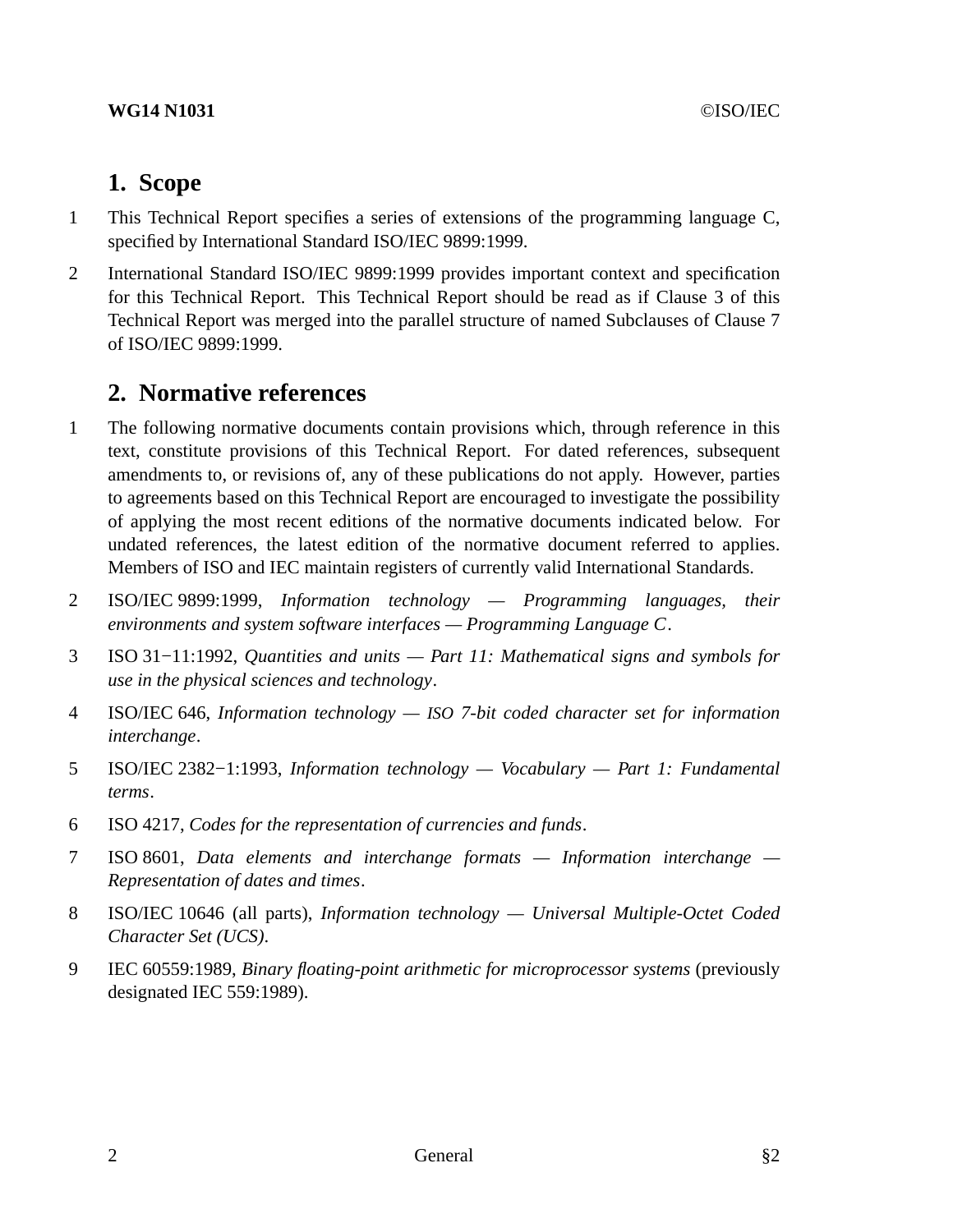# **3. Library**

# **3.1 Introduction**

## **3.1.1 Standard headers**

- 1 Functions defined by this technical report are only defined by their respective headers only if **\_\_USE\_SECURE\_LIB\_\_** is defined as a macro name at the point in the source file where the appropriate header is included.
- 2 If a given standard header is included more than once in a given scope, then it is undefined behavior if **\_\_USE\_SECURE\_LIB\_\_** is defined for some inclusions and not for others.

# **3.1.2 Use of errno**

1 An implementation may set **errno** for the functions defined in this technical report, but is not required to.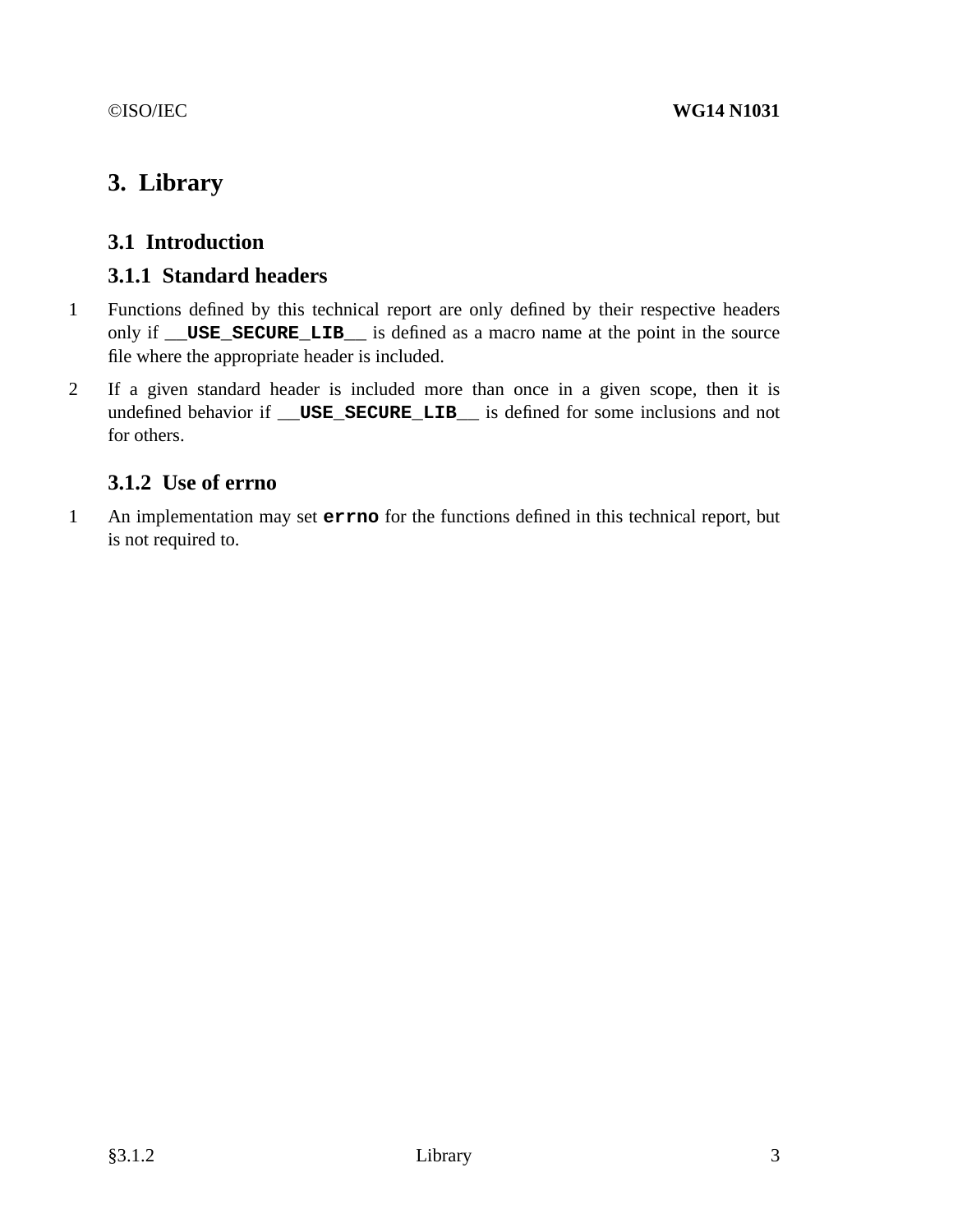## **3.2 Input/output <stdio.h>**

If the macro **USE SECURE LIB** is defined as a macro name at the point in the source file where **<stdio.h>** is included, then **<stdio.h>** defines the following macros.

#### **L\_tmpnam\_s**

which expands to an integer constant expression that is the size needed for an array of **char** large enough to hold a temporary file name string generated by the **tmpnam\_s** function;

#### **TMP\_MAX\_S**

which expands to an integer constant expression that is the maximum number of unique file names that can be generated by the **tmpnam\_s** function.

## **3.2.1 Operations on files**

## **3.2.1.1 The tmpnam\_s function**

**Synopsis**

```
1 #define USE SECURE LIB
       #include <stdio.h>
       int tmpnam_s(char *s, size_t maxsize);
```
#### **Description**

- 2 The **tmpnam\_s** function generates a string that is a valid file name and that is not the same as the name of an existing file.<sup>1)</sup> The function is potentially capable of generating **TMP MAX S** different strings, but any or all of them may already be in use by existing files and thus not be suitable return values. The lengths of these strings shall be less than the value of the **L\_tmpnam\_s** macro.
- 3 The **tmpnam\_s** function generates a different string each time it is called.
- 4 The implementation shall behave as if no library function calls the **tmpnam\_s** function.

#### **Returns**

5 If no suitable string can be generated, or if the length of the string is not less than the value of **maxsize**, the **tmpnam\_s** function writes a null character to **s[0]** (only if **maxsize** is greater than zero) and returns **ERANGE**.

<sup>1)</sup> Files created using strings generated by the **tmpnam\_s** function are temporary only in the sense that their names should not collide with those generated by conventional naming rules for the implementation. It is still necessary to use the **remove** function to remove such files when their use is ended, and before program termination.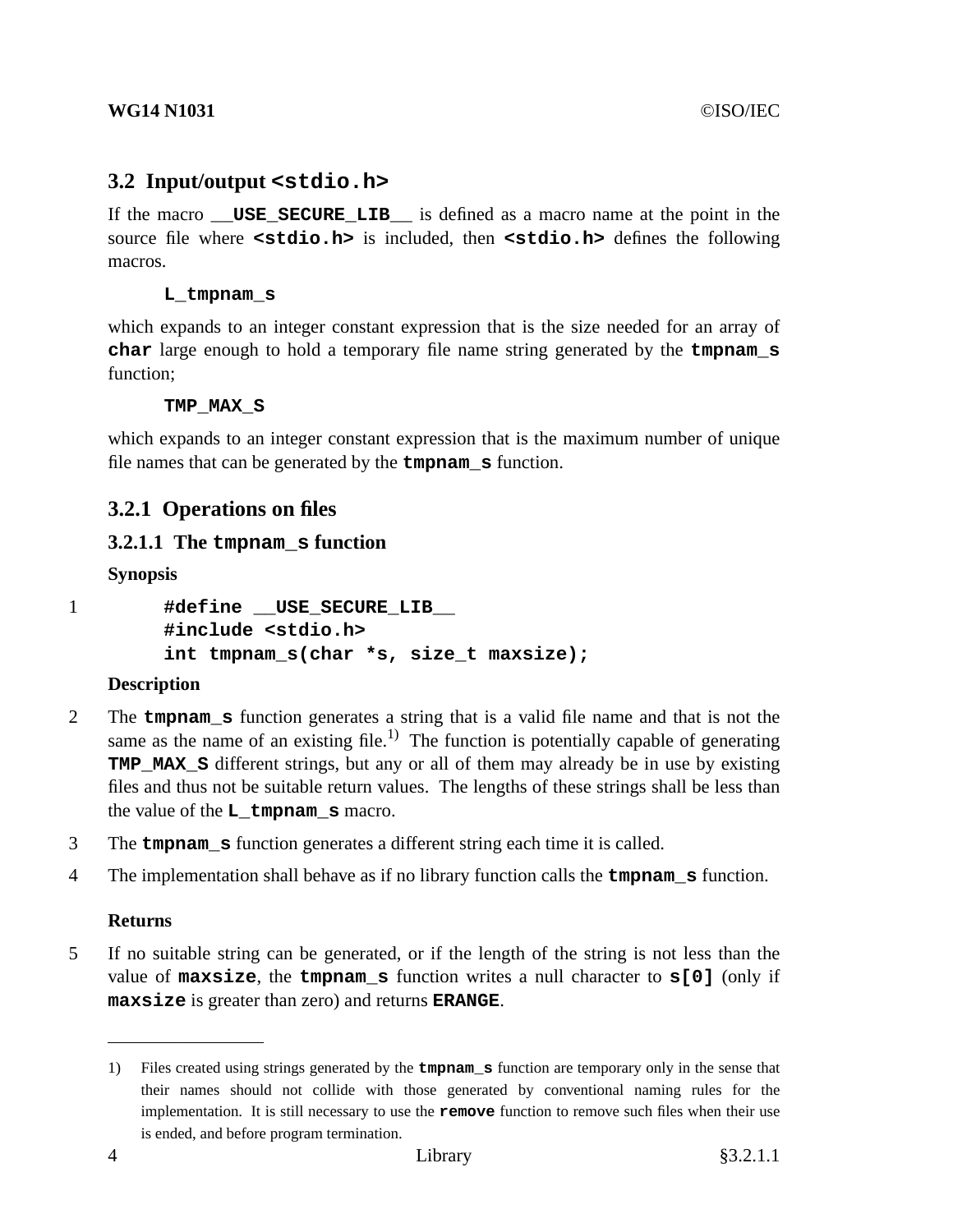6 Otherwise, the **tmpnam\_s** function writes the string in the array pointed to by **s** and returns zero.

## **Environmental limits**

7 The value of the macro **TMP\_MAX\_S** shall be at least 25.

## **3.2.2 Formatted input/output functions**

## **3.2.2.1 The fscanf\_s function**

**Synopsis**

1 **#define \_\_USE\_SECURE\_LIB\_\_ #include <stdio.h> int fscanf\_s(FILE \* restrict stream, const char \* restrict format, ...);**

### **Description**

- 2 The **fscanf\_s** function is equivalent to **fscanf** except that the **c**, **s**, and **[** conversion specifiers apply to a pair of arguments (unless assignment suppression is indicated by a **\***). The first of these arguments is the same as for **fscanf**. That argument is immediately followed in the argument list by the second argument, which has type **size** t and gives the number of elements in the array pointed to by the first argument of the pair. If the first argument points to a scalar object, it is considered to be an array of one element. $2$ )
- 3 A matching failure occurs if the number of elements in a receiving object is insufficient to hold the converted input (including any trailing null character).

## **Returns**

4 The **fscanf\_s** function returns the value of the macro **EOF** if an input failure occurs before any conversion. Otherwise, the **fscanf** s function returns the number of input items assigned, which can be fewer than provided for, or even zero, in the event of an early matching failure.

<sup>2)</sup> If the format is known at translation time, an implementation may issue a diagnostic for any argument used to store the result from a **c**, **s**, or **[** conversion specifier if that argument is not followed by an argument of type **size\_t**.Alimited amount of checking may be done if even if the format is not known at translation time. For example, an implementation may issue a diagnostic for each argument after **format** that has of type pointer to one of **char**, **signed char**, **unsigned char**, or **void** that is not followed by an argument of type **size\_t**. The diagnostic could warn that unless the pointer is being used with a conversion specifier using the **hh** length modifier, a length argument must follow the pointer argument. Another useful diagnostic could flag any non-pointer argument following **format** that did not have type **size\_t**.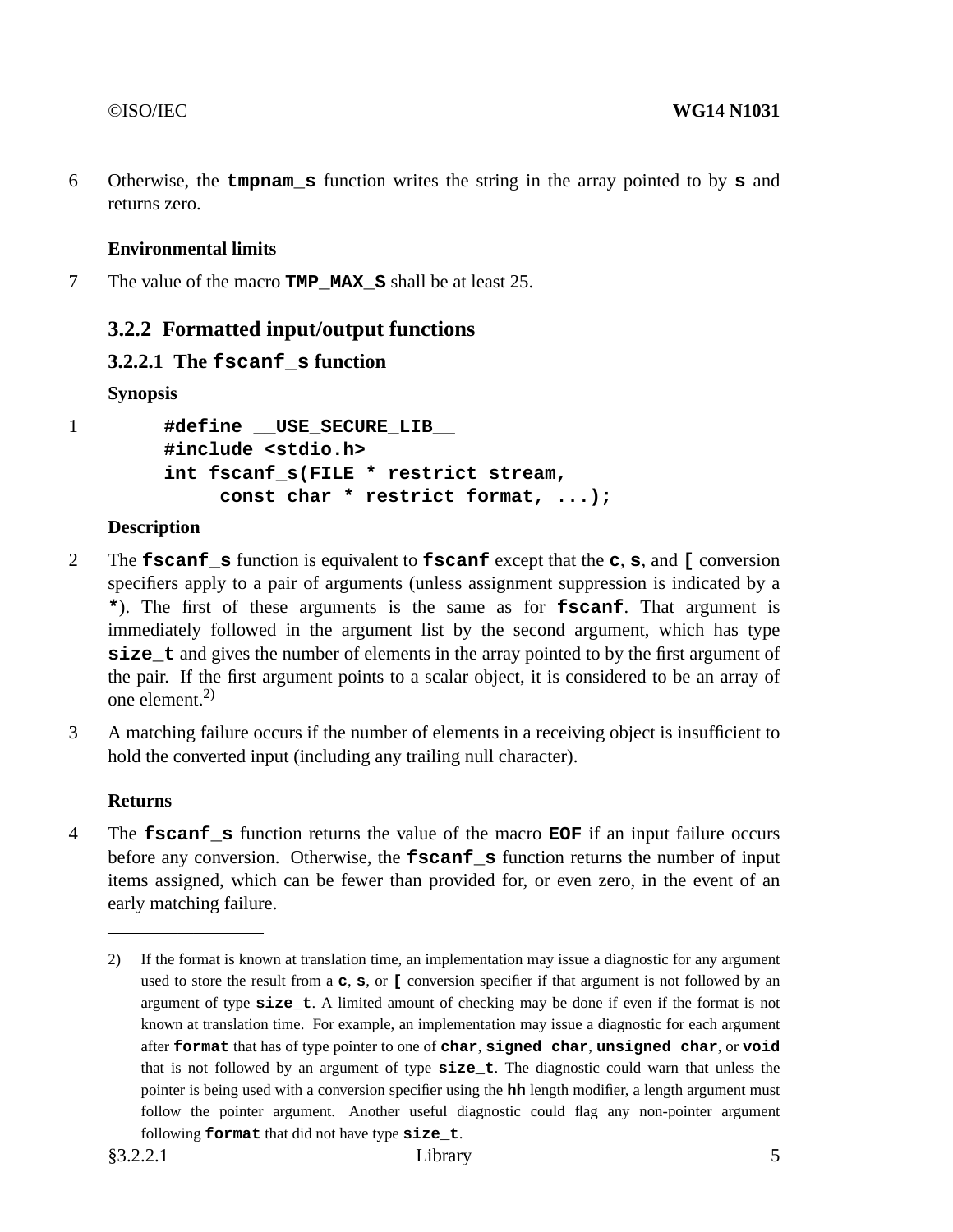```
5 EXAMPLE 1 The call:
```

```
#define __USE_SECURE_LIB__
#include <stdio.h>
/* ... */
int n, i; float x; char name[50];
n=fscanf_s(stdin, "%d%f%s", &i, &x, name, (size_t) 50);
```
with the input line:

**25 54.32E-1 thompson**

will assign to **n** the value 3, to **i** the value 25, to **x** the value 5.432, and to **name** the sequence **thompson\0**.

6 EXAMPLE 2 The call:

```
#define __USE_SECURE_LIB__
#include <stdio.h>
/* ... */
int n; char s[5];
n=fscanf_s(stdin, "%s", s, sizeof s);
```
with the input line:

**hello**

will assign to **n** the value 0 since a matching failure occurred because the sequence **hello** o requires an array of six characters to store it. No assignment to **s** occurs.

## **3.2.2.2 The scanf\_s function**

#### **Synopsis**

```
1 #define __USE_SECURE_LIB__
        #include <stdio.h>
        int scanf_s(const char * restrict format, ...);
```
#### **Description**

2 The **scanf\_s** function is equivalent to **fscanf\_s** with the argument **stdin** interposed before the arguments to **scanf\_s**.

#### **Returns**

3 The **scanf\_s** function returns the value of the macro **EOF** if an input failure occurs before any conversion. Otherwise, the **scanf\_s** function returns the number of input items assigned, which can be fewer than provided for, or even zero, in the event of an early matching failure.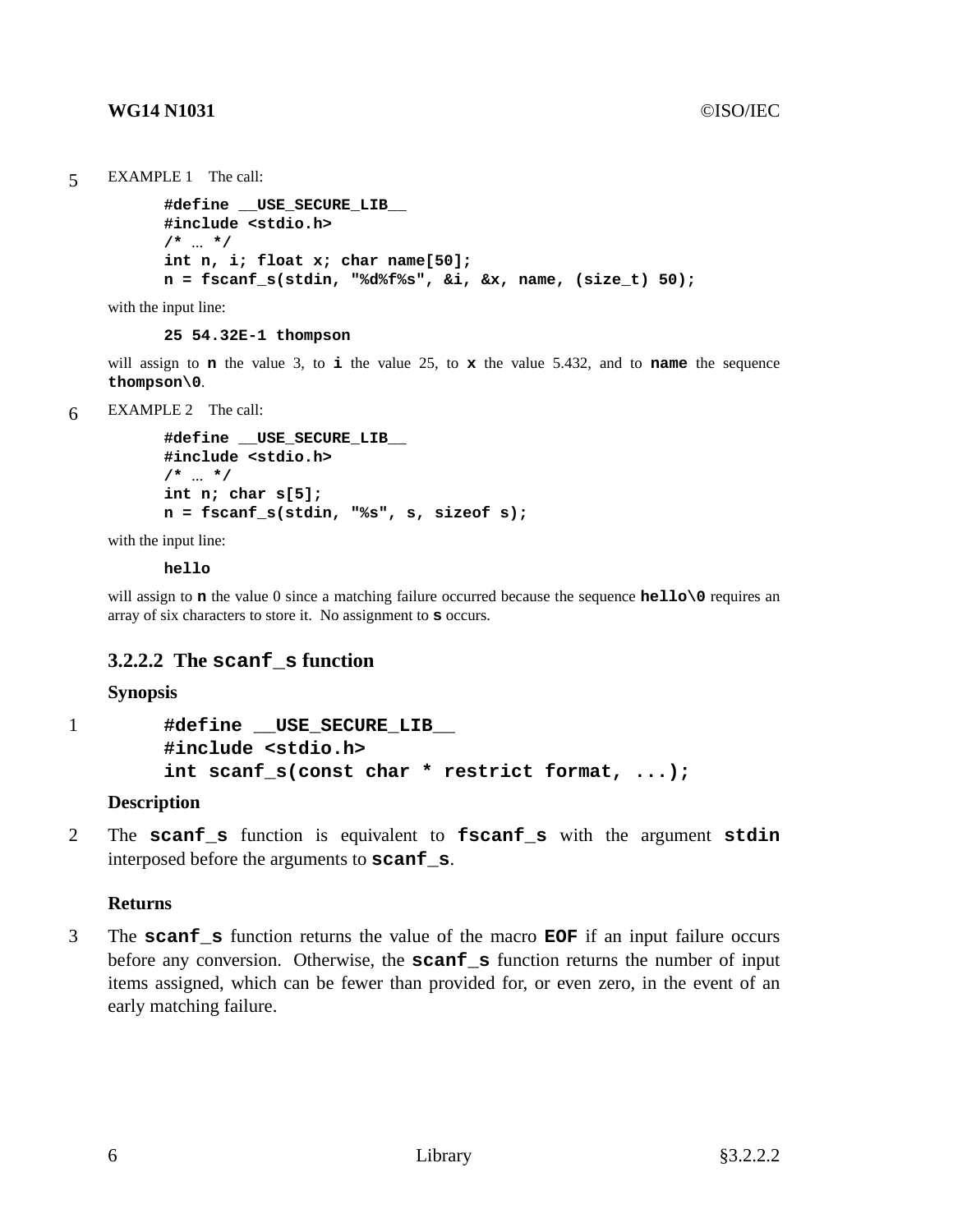## **3.2.2.3 The sscanf\_s function**

## **Synopsis**

```
1 #define __USE_SECURE_LIB__
        #include <stdio.h>
        int sscanf_s(const char * restrict s,
             const char * restrict format, ...);
```
## **Description**

2 The **sscanf\_s** function is equivalent to **fscanf\_s**, except that input is obtained from a string (specified by the argument **s**) rather than from a stream. Reaching the end of the string is equivalent to encountering end-of-file for the **fscanf\_s** function. If copying takes place between objects that overlap, the behavior is undefined.

### **Returns**

3 The **sscanf\_s** function returns the value of the macro **EOF** if an input failure occurs before any conversion. Otherwise, the **sscanf** s function returns the number of input items assigned, which can be fewer than provided for, or even zero, in the event of an early matching failure.

## **3.2.2.4 The vfscanf\_s function**

#### **Synopsis**

1 **#define \_\_USE\_SECURE\_LIB\_\_ #include <stdarg.h> #include <stdio.h> int vfscanf\_s(FILE \* restrict stream, const char \* restrict format, va\_list arg);**

## **Description**

2 The **vfscanf\_s** function is equivalent to **fscanf\_s**, with the variable argument list replaced by **arg**, which shall have been initialized by the **va\_start** macro (and possibly subsequent **va\_arg** calls). The **vfscanf\_s** function does not invoke the **va** end macro.<sup>3)</sup>

<sup>3)</sup> As the functions **vfscanf\_s**, **vscanf\_s**, and **vsscanf\_s** invoke the **va\_arg** macro, the value of **arg** after the return is indeterminate.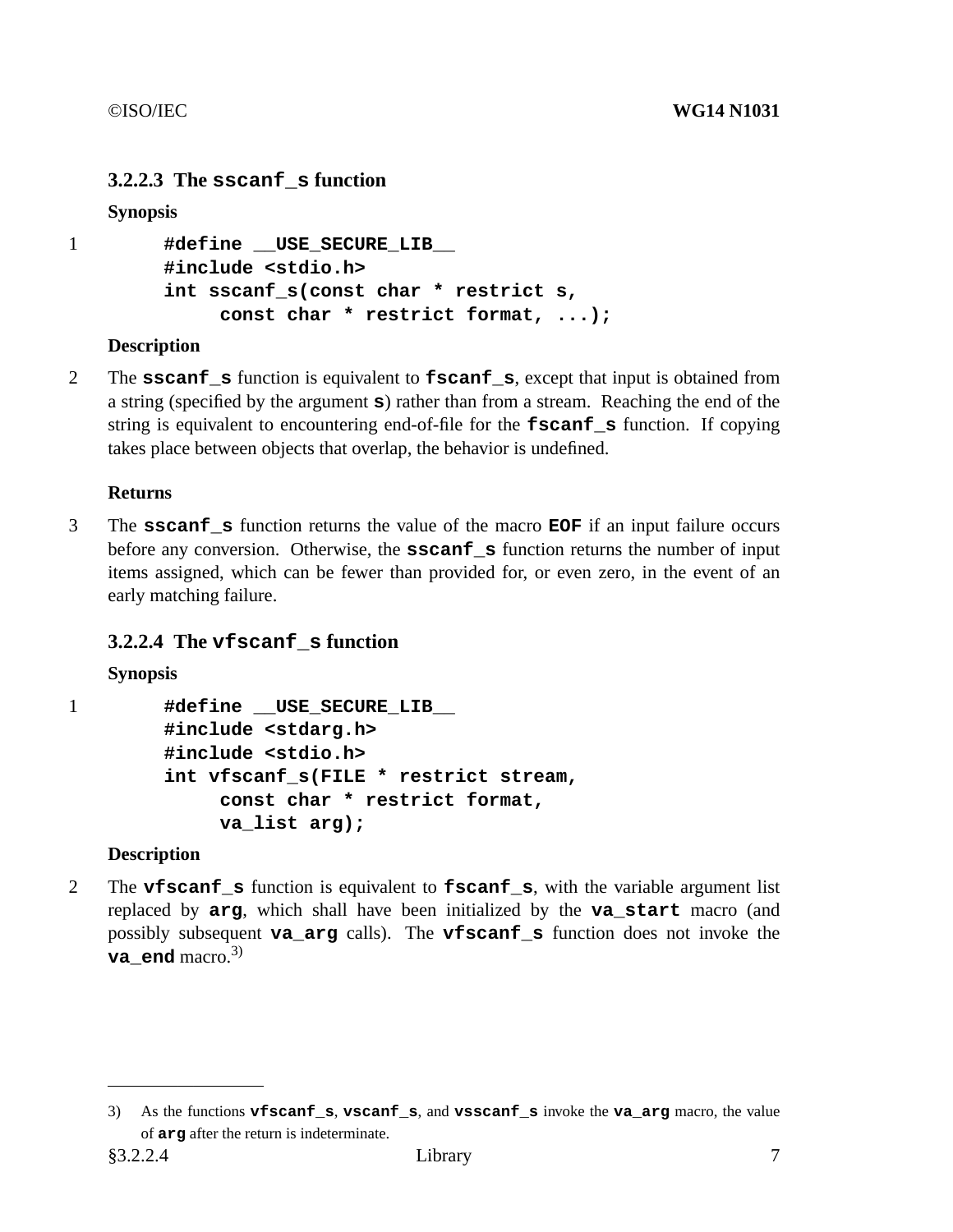3 The **vfscanf\_s** function returns the value of the macro **EOF** if an input failure occurs before any conversion. Otherwise, the **vfscanf\_s** function returns the number of input items assigned, which can be fewer than provided for, or even zero, in the event of an early matching failure.

## **3.2.2.5 The vscanf\_s function**

## **Synopsis**

1 **#define \_\_USE\_SECURE\_LIB\_\_ #include <stdarg.h> #include <stdio.h> int vscanf\_s(const char \* restrict format, va\_list arg);**

## **Description**

2 The **vscanf\_s** function is equivalent to **scanf\_s**, with the variable argument list replaced by **arg**, which shall have been initialized by the **va\_start** macro (and possibly subsequent **va\_arg** calls). The **vscanf\_s** function does not invoke the **va** end macro.<sup>3)</sup>

## **Returns**

3 The **vscanf\_s** function returns the value of the macro **EOF** if an input failure occurs before any conversion. Otherwise, the **vscanf\_s** function returns the number of input items assigned, which can be fewer than provided for, or even zero, in the event of an early matching failure.

## **3.2.2.6 The vsscanf\_s function**

```
Synopsis
```

```
1 #define __USE_SECURE_LIB__
        #include <stdarg.h>
        #include <stdio.h>
        int vsscanf_s(const char * restrict s,
             const char * restrict format,
             va_list arg);
```
## **Description**

2 The **vsscanf\_s** function is equivalent to **sscanf\_s**, with the variable argument list replaced by **arg**, which shall have been initialized by the **va\_start** macro (and possibly subsequent **va\_arg** calls). The **vsscanf\_s** function does not invoke the **va** end macro.<sup>3)</sup>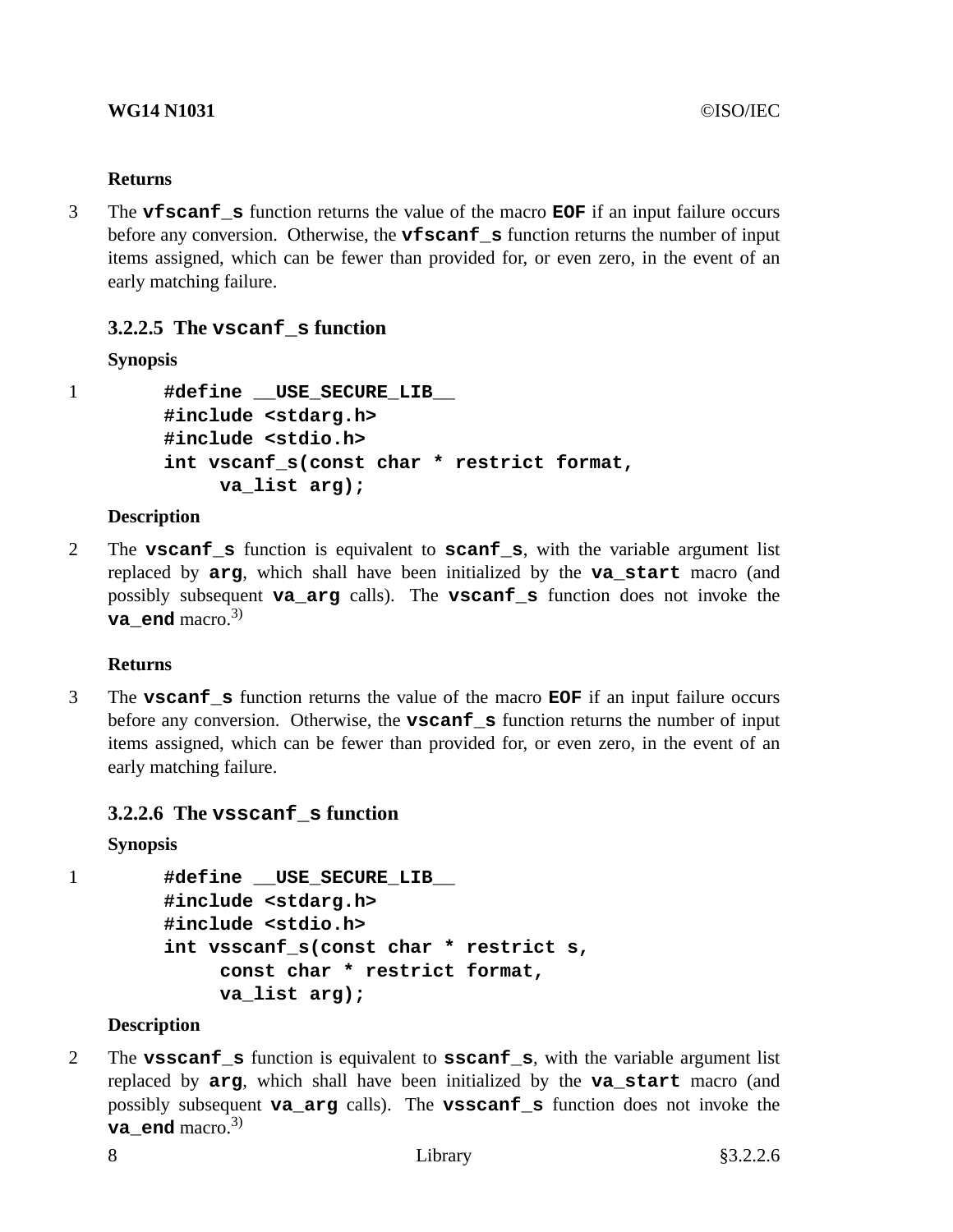3 The **vsscanf\_s** function returns the value of the macro **EOF** if an input failure occurs before any conversion. Otherwise, the **vscanf\_s** function returns the number of input items assigned, which can be fewer than provided for, or even zero, in the event of an early matching failure.

# **3.2.3 Character input/output functions**

## **3.2.3.1 The gets\_s function**

**Synopsis**

1 **#define \_\_USE\_SECURE\_LIB\_\_ #include <stdio.h> char \*gets\_s(char \*s, int n);**

## **Description**

2 The **gets\_s** function reads at most one less than the number of characters specified by **n** from the stream pointed to by **stdin**, into the array pointed to by **s**. No additional characters are read after a new-line character (which is discarded) or after end-of-file. Although a new-line character counts towards number of characters read, it is not stored in the array. A null character is written immediately after the last character read into the array.

## **Returns**

3 The **gets\_s** function returns **s** if successful. If end-of-file is encountered and no characters have been read into the array, the contents of the array remain unchanged and a null pointer is returned. If a read error occurs during the operation, the array contents are indeterminate and a null pointer is returned.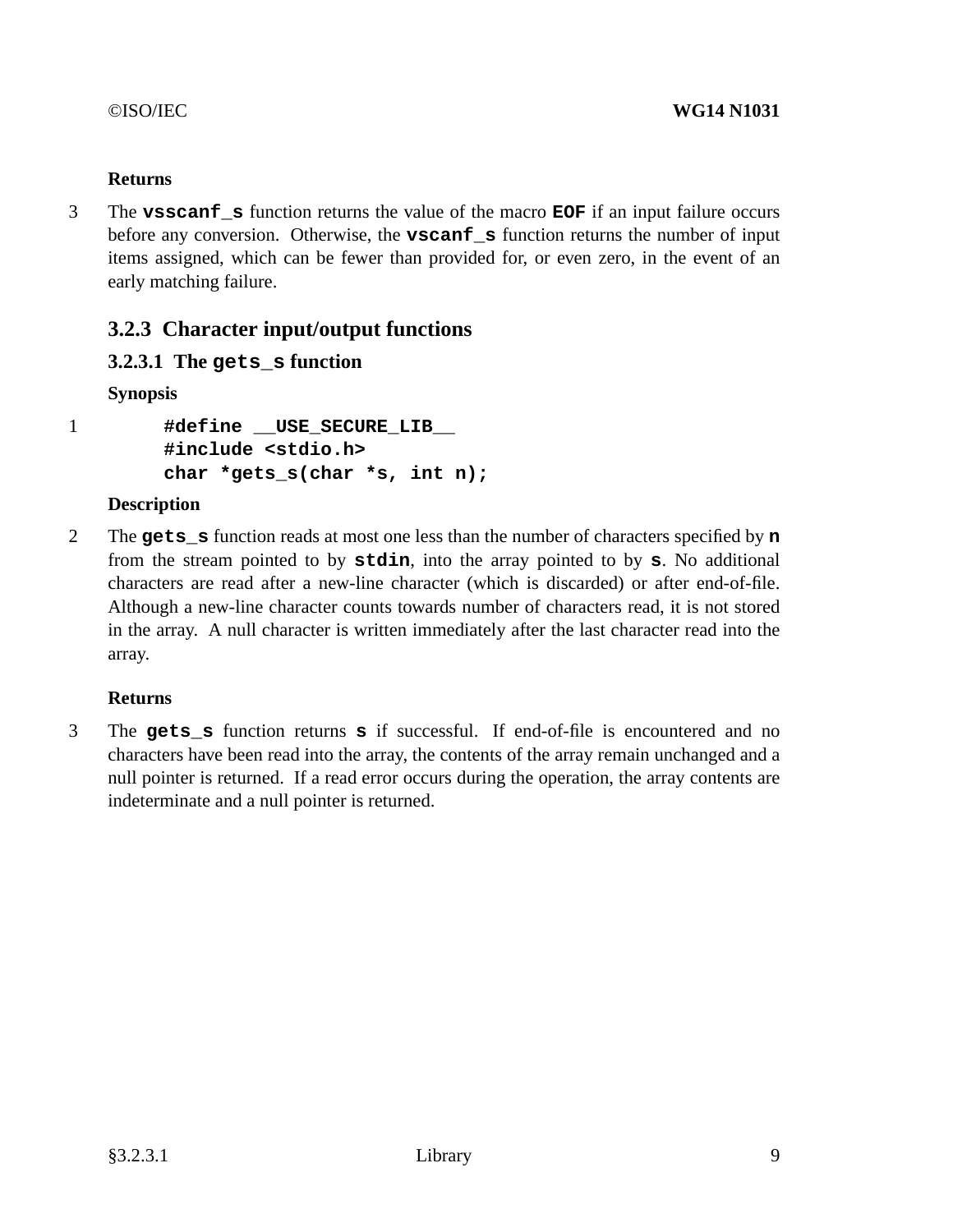## **3.3 General utilities <stdlib.h>**

If the macro **USE SECURE LIB** is defined as a macro name at the point in the source file where **<stdlib.h>** is included, then **<stdlib.h>** defines the macro

#### **RAND\_S\_MAX**

which expands to an integer constant expression that is the maximum value returned by the **rand\_s** function.

## **3.3.1 Pseudo-random sequence generation functions**

## **3.3.1.1 The rand\_s function**

**Synopsis**

1 **#define \_\_USE\_SECURE\_LIB\_\_ #include <stdlib.h> int rand\_s(void);**

#### **Description**

- 2 The **rand\_s** function computes a sequence of pseudo-random integers in the range 0 to **RAND\_S\_MAX**.
- 3 These random numbers are generated using methods appropriate for use in cryptography.

#### **Returns**

4 The **rand\_s** function returns a pseudo-random integer.

## **Environmental limits**

5 The value of the **RAND\_S\_MAX** macro shall be at least 32767.

## **3.3.2 Communication with the environment**

## **3.3.2.1 The getenv\_s function**

**Synopsis**

```
1 #define USE SECURE LIB
       #include <stdlib.h>
       int getenv_s(char * restrict value, size_t maxsize,
            const char * restrict name);
```
## **Description**

2 The **getenv\_s** function searches an *environment list*, provided by the host environment, for a string that matches the string pointed to by **name**. If that name is found and the length of the string associated with the matched list member is less than **maxsize**, then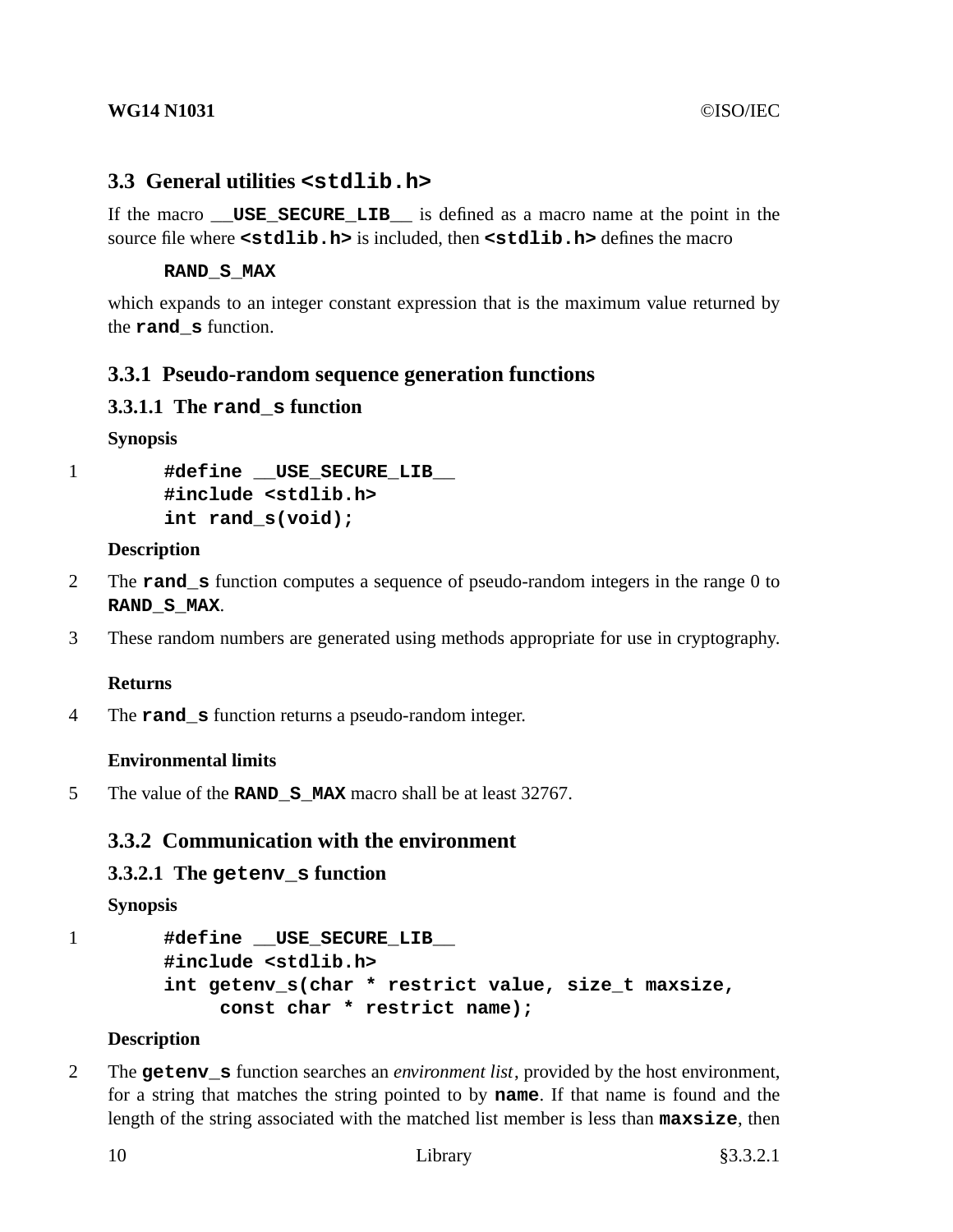the associated string is copied to the array pointed to by **value**. Otherwise, if **maxsize** is greater than zero, then **value[0]** is set to a null character.

3 The set of environment names and the method for altering the environment list are implementation-defined.

#### **Returns**

4 The **getenv\_s** function returns zero if the specified **name** is found and the length of the associated string is less than **maxsize**. Otherwise, **ERANGE** is returned.

## **3.3.3 Searching and sorting utilities**

- 1 These utilities make use of a comparison function to search or sort arrays of unspecified type. Where an argument declared as **size** t **nmemb** specifies the length of the array for a function, **nmemb** can have the value zero on a call to that function; the comparison function is not called, a search finds no matching element, and sorting performs no rearrangement. Pointer arguments on such a call shall still have valid values, as described in Subclause 7.1.4 of ISO/IEC 9899:1999.
- 2 The implementation shall ensure that the second argument of the comparison function (when called from **bsearch\_s**), or both arguments (when called from **qsort\_s**), are pointers to elements of the array. 4) The first argument when called from **bsearch\_s** shall equal **key**.
- 3 The comparison function shall not alter the contents of the array. The implementation may reorder elements of the array between calls to the comparison function, but shall not alter the contents of any individual element.
- 4 When the same objects (consisting of **size** bytes, irrespective of their current positions in the array) are passed more than once to the comparison function, the results shall be consistent with one another. That is, for **qsort\_s** they shall define a total ordering on the array, and for **bsearch\_s** the same object shall always compare the same way with the key.
- 5 A sequence point occurs immediately before and immediately after each call to the comparison function, and also between any call to the comparison function and any movement of the objects passed as arguments to that call.

```
((char * )p - (char * )base) % size == 0(char *)p >= (char *)base
(char *)p < (char *)base + nmemb * size
```
<sup>4)</sup> That is, if the value passed is **p**, then the following expressions are always nonzero: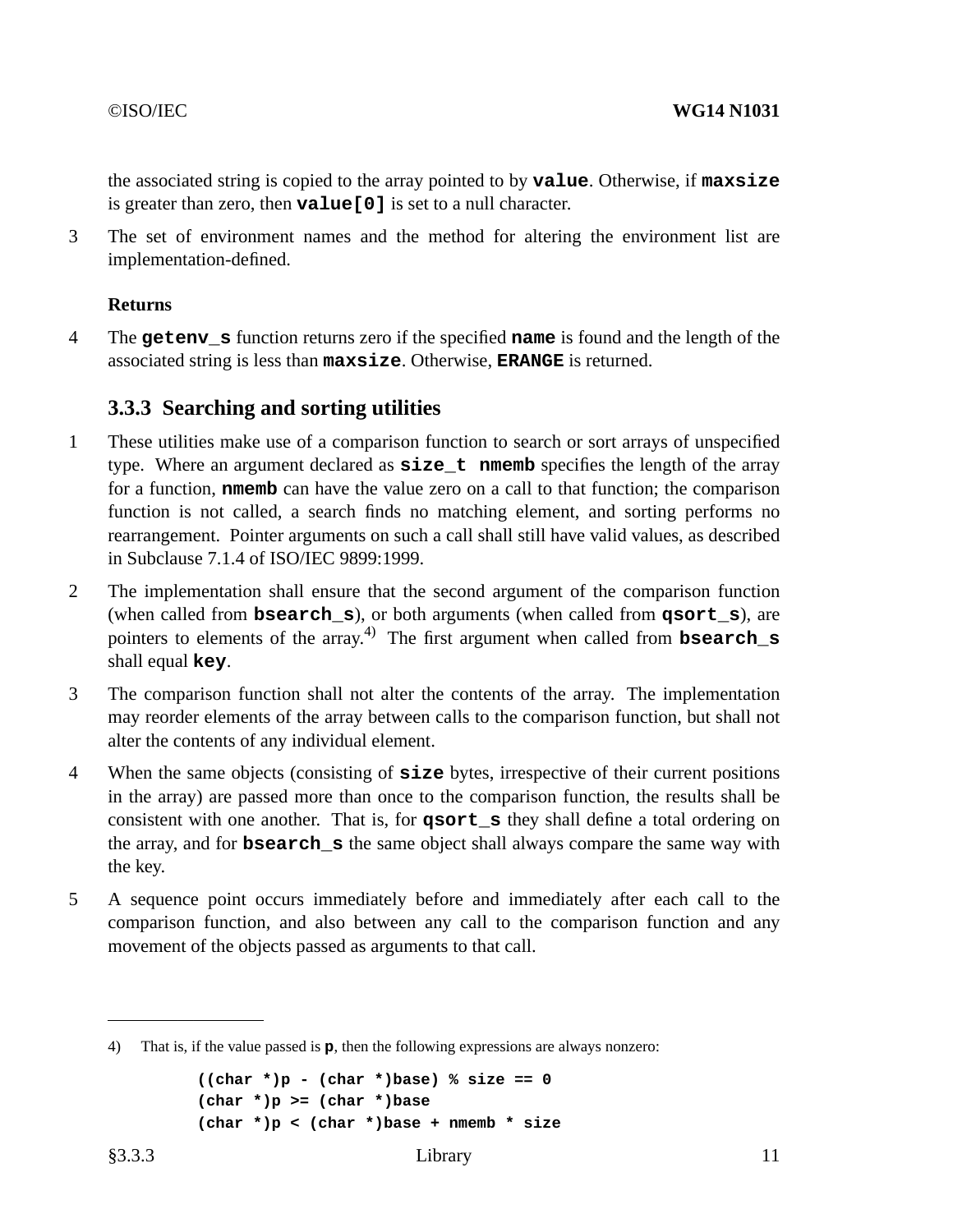## **3.3.3.1 The bsearch\_s function**

**Synopsis**

```
1 #define __USE_SECURE_LIB__
        #include <stdlib.h>
        void *bsearch_s(const void *key, const void *base,
             size_t nmemb, size_t size,
             int (*compar)(const void *k, const void *y, void *context),
             void *context);
```
### **Description**

- 2 The **bsearch\_s** function searches an array of **nmemb** objects, the initial element of which is pointed to by **base**, for an element that matches the object pointed to by **key**. The size of each element of the array is specified by **size**.
- 3 The comparison function pointed to by **compar** is called with three arguments. The first two point to the **key** object and to an array element, in that order. The function shall return an integer less than, equal to, or greater than zero if the **key** object is considered, respectively, to be less than, to match, or to be greater than the array element. The array shall consist of: all the elements that compare less than, all the elements that compare equal to, and all the elements that compare greater than the **key** object, in that order. 5) The third argument to the comparison function is the **context** argument passed to **bsearch\_s**. The sole use of **context** by **bsearch\_s** is to pass it to the comparison function. $6$ )

## **Returns**

4 The **bsearch\_s** function returns a pointer to a matching element of the array, oranull pointer if no match is found. If two elements compare as equal, which element is matched is unspecified.

<sup>5)</sup> In practice, the entire array is sorted according to the comparison function.

<sup>6)</sup> The **context** argument is for the use of the comparison function in performing its duties. For example, it might specify a collating sequence used by the comparison function.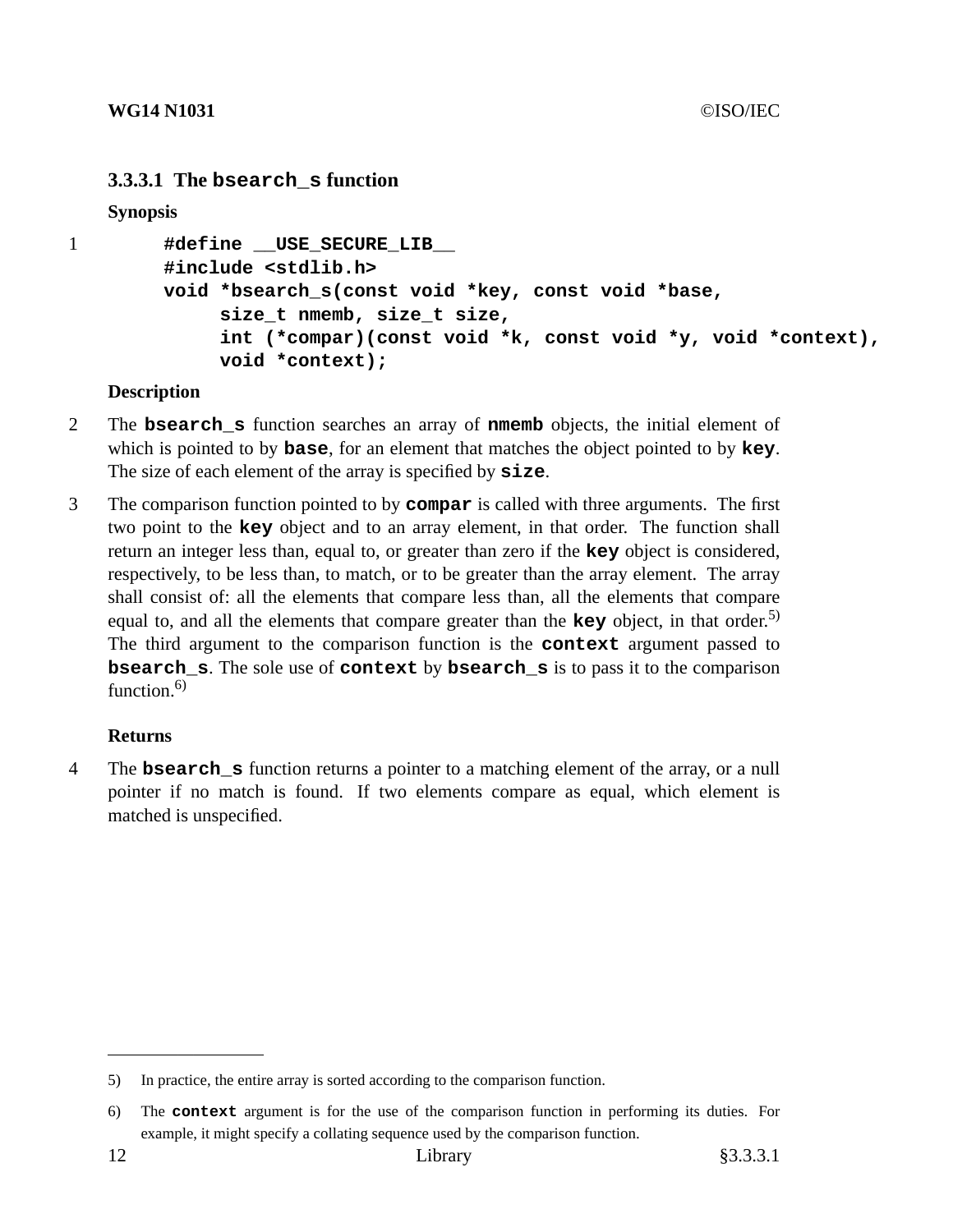## **3.3.3.2 The qsort\_s function**

**Synopsis**

```
1 #define __USE_SECURE_LIB__
        #include <stdlib.h>
        void qsort_s(void *base, size_t nmemb, size_t size,
             int (*compar)(const void *x, const void *y, void *context),
             void *context);
```
### **Description**

- 2 The **qsort\_s** function sorts an array of **nmemb** objects, the initial element of which is pointed to by **base**. The size of each object is specified by **size**.
- 3 The contents of the array are sorted into ascending order according to a comparison function pointed to by **compar**, which is called with three arguments. The first two point to the objects being compared. The function shall return an integer less than, equal to, or greater than zero if the first argument is considered to be respectively less than, equal to, or greater than the second. The third argument to the comparison function is the **context** argument passed to **qsort\_s**. The sole use of **context** by **qsort\_s** is to pass it to the comparison function.<sup>7)</sup>
- 4 If two elements compare as equal, their order in the resulting sorted array is unspecified.

## **Returns**

5 The **qsort\_s** function returns no value.

<sup>7)</sup> The **context** argument is for the use of the comparison function in performing its duties. For example, it might specify a collating sequence used by the comparison function.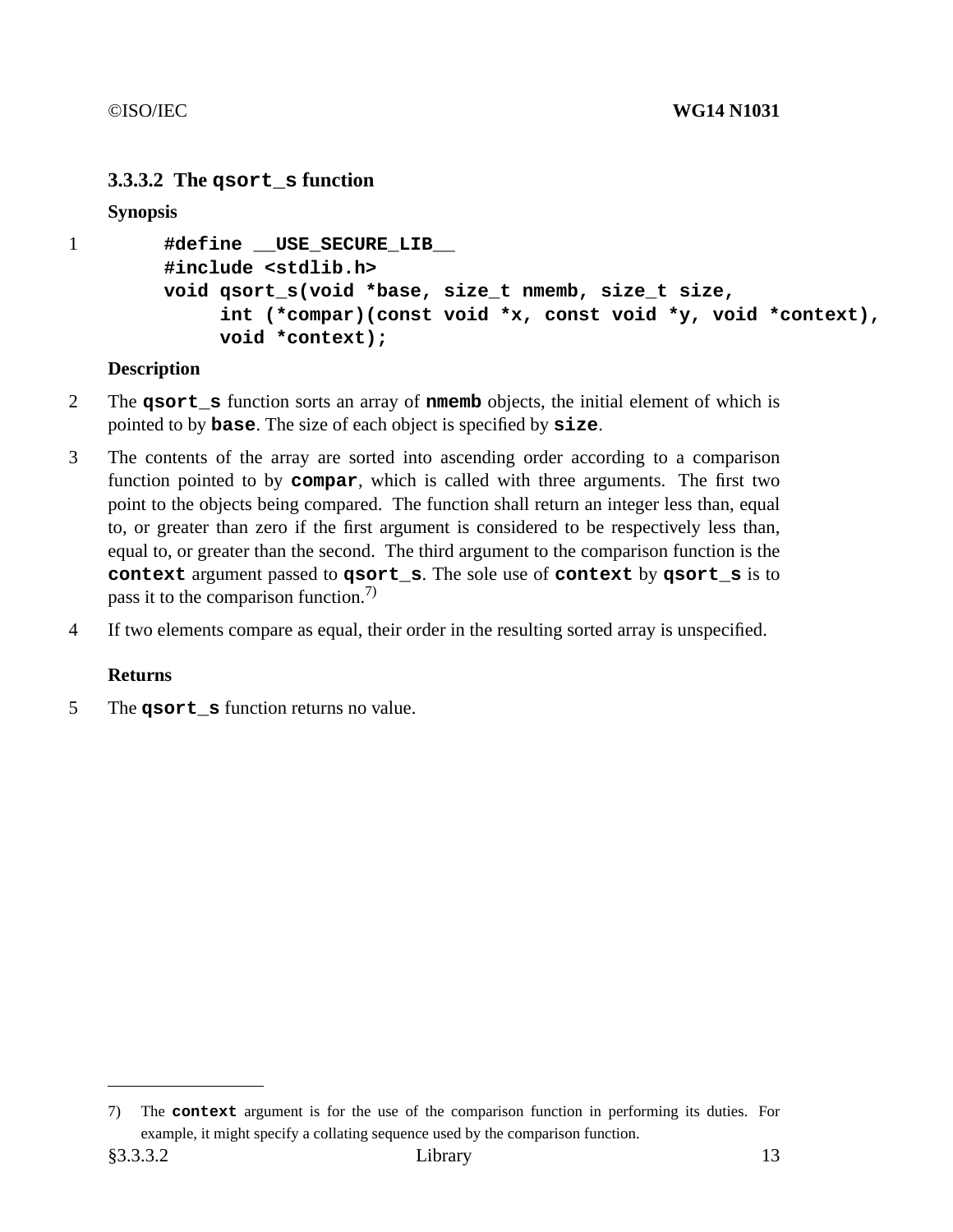- **3.4 String handling <string.h>**
- **3.4.1 Copying functions**
- **3.4.1.1 The memcpy\_s function**

**Synopsis**

```
1 #define __USE_SECURE_LIB__
        #include <string.h>
        int memcpy_s(void * restrict s1,
             size_t s1max,
             const void * restrict s2,
             size_t n);
```
## **Description**

- 2 If **n** is less than or equal to **s1max**, the **memcpy\_s** function copies **n** characters from the object pointed to by **s2** into the object pointed to by **s1**. Otherwise, the **memcpy\_s** function stores zeros in the first **s1max** characters of the object pointed to by **s1**.
- 3 If copying takes place between objects that overlap, the behavior is undefined.

## **Returns**

4 The **memcpy\_s** function returns zero if **n** is less than or equal to **s1max**. Otherwise, **ERANGE** is returned.

## **3.4.1.2 The memmove\_s function**

## **Synopsis**

```
1 #define __USE_SECURE_LIB__
        #include <string.h>
        int memmove s(void *s1, size t s1max, const void *s2, size t n);
```
## **Description**

- 2 If **n** is less than or equal to **s1max**, the **memmove\_s** function copies **n** characters from the object pointed to by **s2** into the object pointed to by **s1**. This copying takes place as if the **n** characters from the object pointed to by **s2** are first copied into a temporary array of **n** characters that does not overlap the objects pointed to by **s1** or **s2**, and then the **n** characters from the temporary array are copied into the object pointed to by **s1**.
- 3 If **n** is greater than **s1max**, the **memmove\_s** function stores zeros in the first **s1max** characters of the object pointed to by **s1**.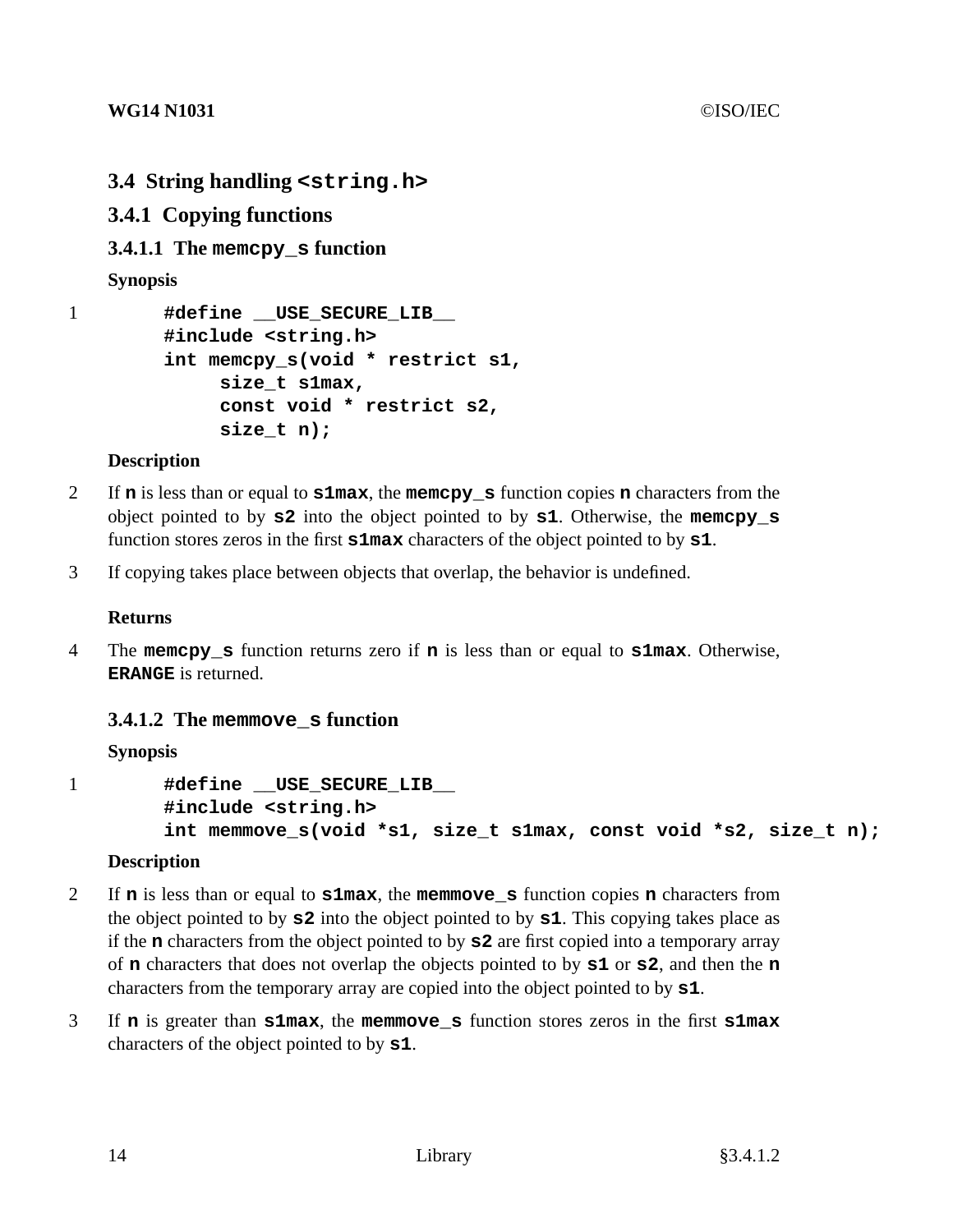4 The **memmove\_s** function returns zero if **n** is less than or equal to **s1max**. Otherwise, **ERANGE** is returned.

## **3.4.1.3 The strncpy\_s function**

**Synopsis**

```
1 #define USE SECURE LIB
        #include <string.h>
        int strncpy_s(char * restrict s1,
            size_t s1max,
            const char * restrict s2,
            size_t n);
```
## **Description**

- 2 If **s1max** is equal to zero, then **strncpy\_s** returns **ERANGE**.
- 3 Otherwise, if **n** is greater than or equal to **s1max**, then the behavior of the **strncpy\_s** function depends upon whether there is a null character in the first **s1max** characters of the array pointed to by **s2**. If there is a null character, then the characters pointed to by **s2** up to and including the null character are copied to the array pointed to by **s1**. If there is no null character, then **s1[0]** is set to the null character.
- 4 Otherwise, if **n** is less than **s1max**, then the **strncpy\_s** function copies not more than **n** characters (characters that follow a null character are not copied) from the array pointed to by **s2** to the array pointed to by **s1**. If no null character was copied from **s2**, then **s1[n]** is set to a null character.
- 5 All elements following the terminating null character (if any) written by **strncpy\_s** in the array of **s1max** characters pointed to by **s1** take unspecified values when **strncpy s** returns.<sup>8)</sup>
- 6 If copying takes place between objects that overlap, the behavior is undefined.

## **Returns**

7 The **strncpy\_s** function returns **ERANGE** if **s1max** equals zero, or if **n** is greater than or equal to **s1max** and there is no null character in the first **s1max** characters of **s2**. Otherwise, zero is returned.<sup>9)</sup>

<sup>8)</sup> This allows an implementation to copy characters from **s2** to **s1** while simultaneously checking if any of those characters are null. Such an approach might write a character to every element of **s1** before discovering that the first element should be set to the null character.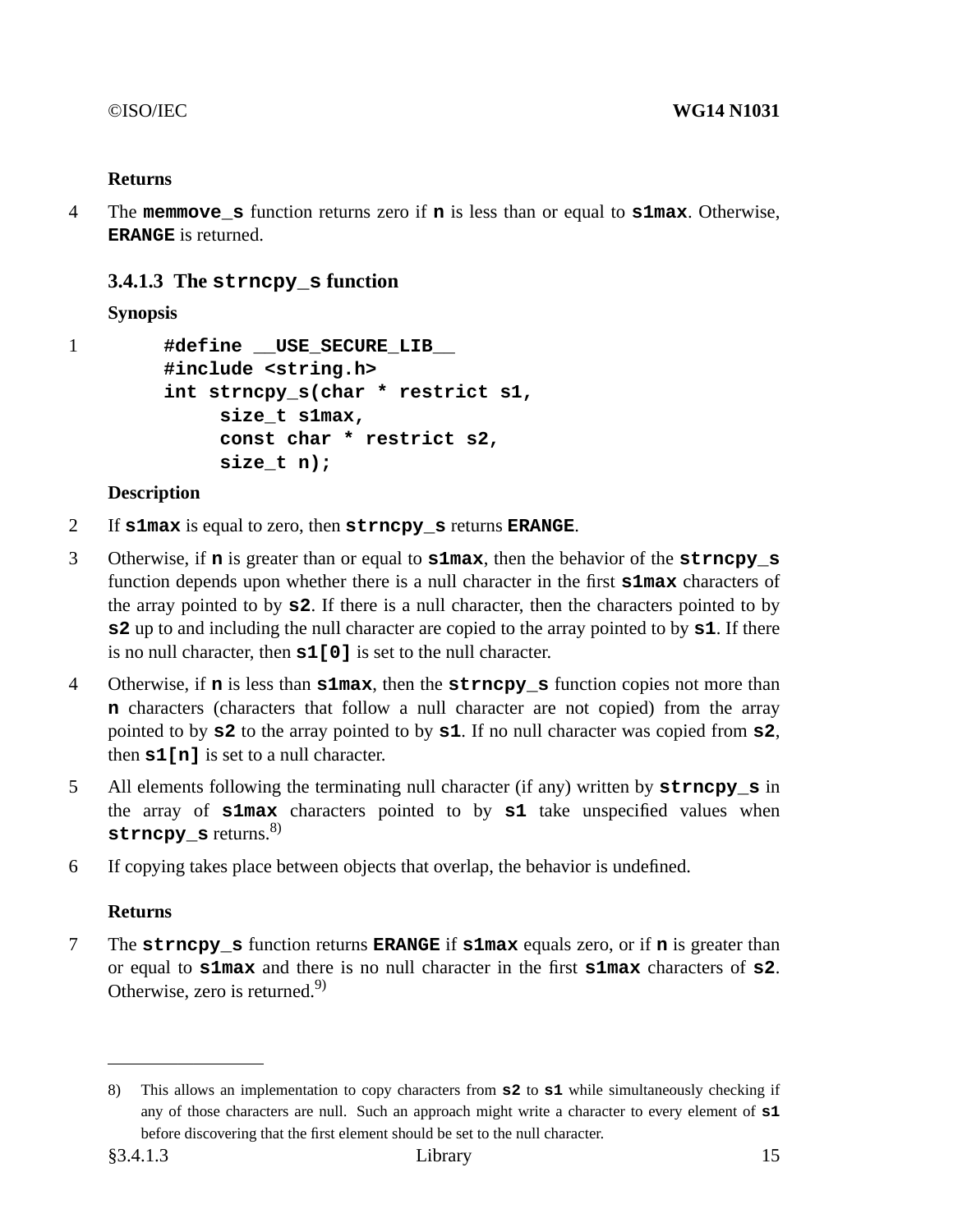8 EXAMPLE 1 The **strncpy\_s** function can be used to copyastring without the danger that the result will not be null terminated or that characters will be written past the end of the destination array.

```
#define __USE_SECURE_LIB__
#include <string.h>
/* ... */
char src1[100] = "hello";
char src2[7] = {'g', 'o', 'o', 'd', 'b', 'y', 'e'};
char dst1[6], dst2[5], dst3[5];
int r1, r2, r3;
r1 = strncpy_s(dst1, 6, src1, 100);
r2 = strncpy_s(dst2, 5, src2, 7);
r3 = strncpy_s(dst3, 5, src2, 4);
```
The first call will assign to **r1** the value zero and to **dst1** the sequence **hello\0**. The second call will assign to  $r^2$  the value **ERANGE** and to  $dst^2$  the sequence **\0**. The third call will assign to **r3** the value zero and to **dst3** the sequence **good\0**.

## **3.4.2 Concatenation functions**

#### **3.4.2.1 The strncat\_s function**

#### **Synopsis**

1 **#define** USE SECURE LIB **#include <string.h> int strncat\_s(char \* restrict s1, size\_t s1max, const char \* restrict s2, size\_t n);**

#### **Description**

- 2 Let, **m** have the value **s1max strlen\_s(s1, s1max)** upon entry to **strncat\_s.**
- 3 If  $m$  is equal to zero,<sup>10)</sup> then  $strncat$  s returns **ERANGE**.
- 4 Otherwise, if **n** is greater than or equal to **m**, then the behavior of the **strncat\_s** function depends upon whether there is a null character in the first **m** characters of the array pointed to by **s2**. If there is a null character, then the characters pointed to by **s2** up to and including the null character are appended to the end of the string pointed to by **s1**. The initial character from **s2** overwrites the null character at the end of **s1**. If there is no null character in the first **m** characters of the array pointed **s2** then **s1[0]** is set to the null character.

<sup>9)</sup> A zero return value implies that all of the requested characters from the string pointed to by **s2** fit within the array pointed to by **s1** and that the result in **s1** is null terminated.

<sup>10)</sup> This means that **s1** was not null terminated upon entry to **strncat\_s**.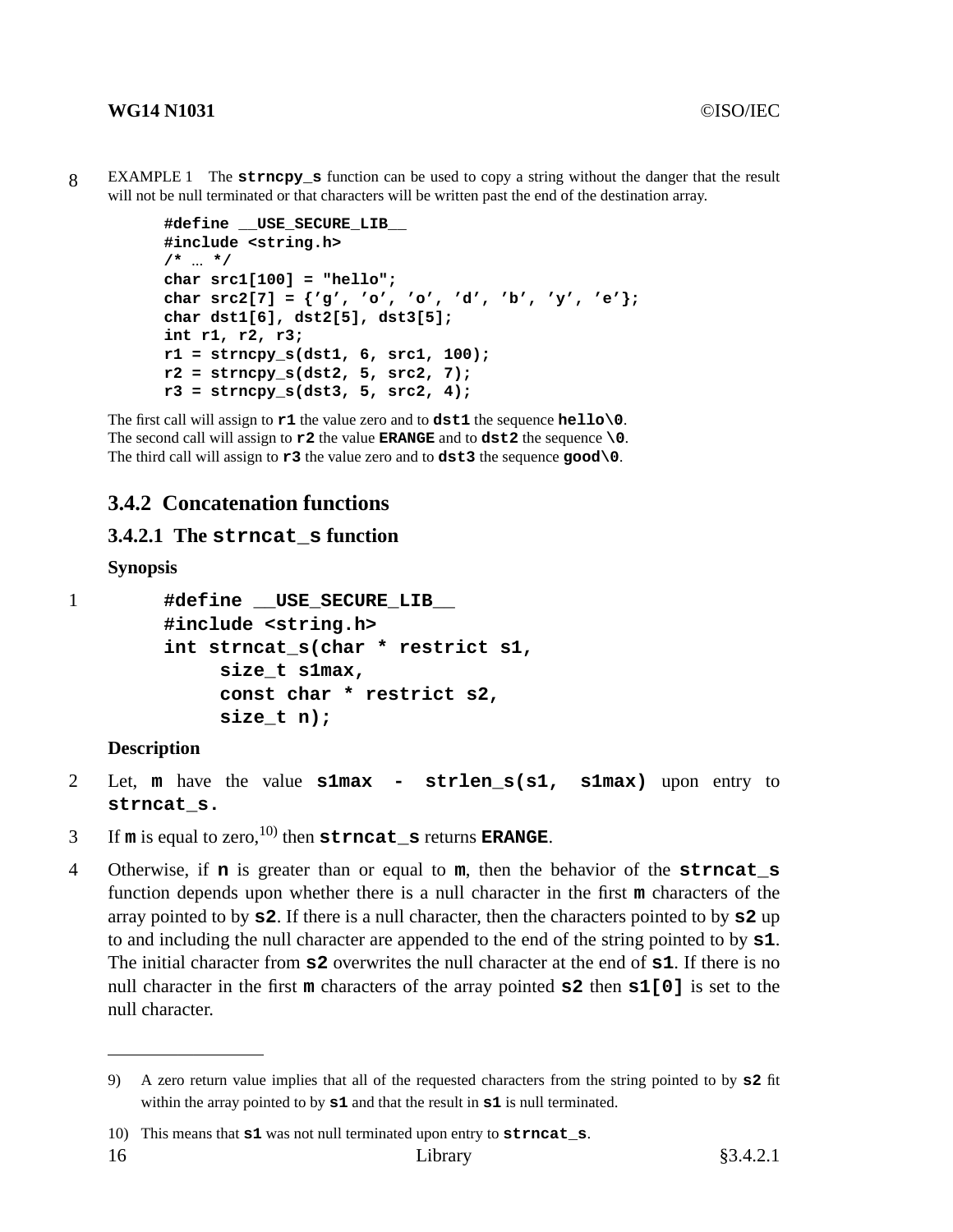- 5 Otherwise, if **n** is less than **m**, then the **strncat\_s** function appends not more than **n** characters (characters that followanull character are not copied) from the array pointed to by **s2** to the end of the string pointed to by **s1**. The initial character from **s2** overwrites the null character at the end of **s1**. If no null character was copied from **s2**, then **s1[s1max-m+n]** is set to a null character.
- 6 All elements following the terminating null character (if any) written by **strncat\_s** in the array of **s1max** characters pointed to by **s1** take unspecified values when **strncat\_s** returns.<sup>11)</sup>
- 7 If copying takes place between objects that overlap, the behavior is undefined.

- 8 The **strncat\_s** function returns **ERANGE** if **m** equals zero, or if **n** is greater than or equal to **m** and there is no null character in the first **m** characters of **s2**. Otherwise, zero is returned. $12$ )
- 9 EXAMPLE 1 The **strncat\_s** function can be used to copyastring without the danger that the result will not be null terminated or that characters will be written past the end of the destination array.

```
#define __USE_SECURE_LIB__
#include <string.h>
/* ... */
char s1[100] = "good";
char s2[6] = "hello";
char s3[6] = "hello";
char s4[7] = "abc";
char s5[1000] = "bye";
int r1, r2, r3, r4;
r1 = strncat_s(s1, 100, s5, 1000);
r2 = strncat_s(s2, 6, "", 1);
r3 = strncat_s(s3, 6, "X", 2);
r4 = strncat_s(s4, 7, "defghijklmn", 3);
```
After the first call **r1** will have the value zero and **s1** will be the sequence **goodbye\0**. After the second call **r2** will have the value zero and **s2** will be the sequence **hello\0**. After the third call **r3** will have the value **ERANGE** and **s3** will be the sequence **\0**. After the fourth call **r4** will have the value zero and **s4** will be the sequence **abcdef\0**.

<sup>11)</sup> This allows an implementation to append characters from **s2** to **s1** while simultaneously checking if any of those characters are null. Such an approach might write a character to every element of **s1** before discovering that the first element should be set to the null character.

<sup>12)</sup> A zero return value implies that all of the requested characters from the string pointed to by **s2** were appended to the string pointed to by **s1** and that the result in **s1** is null terminated.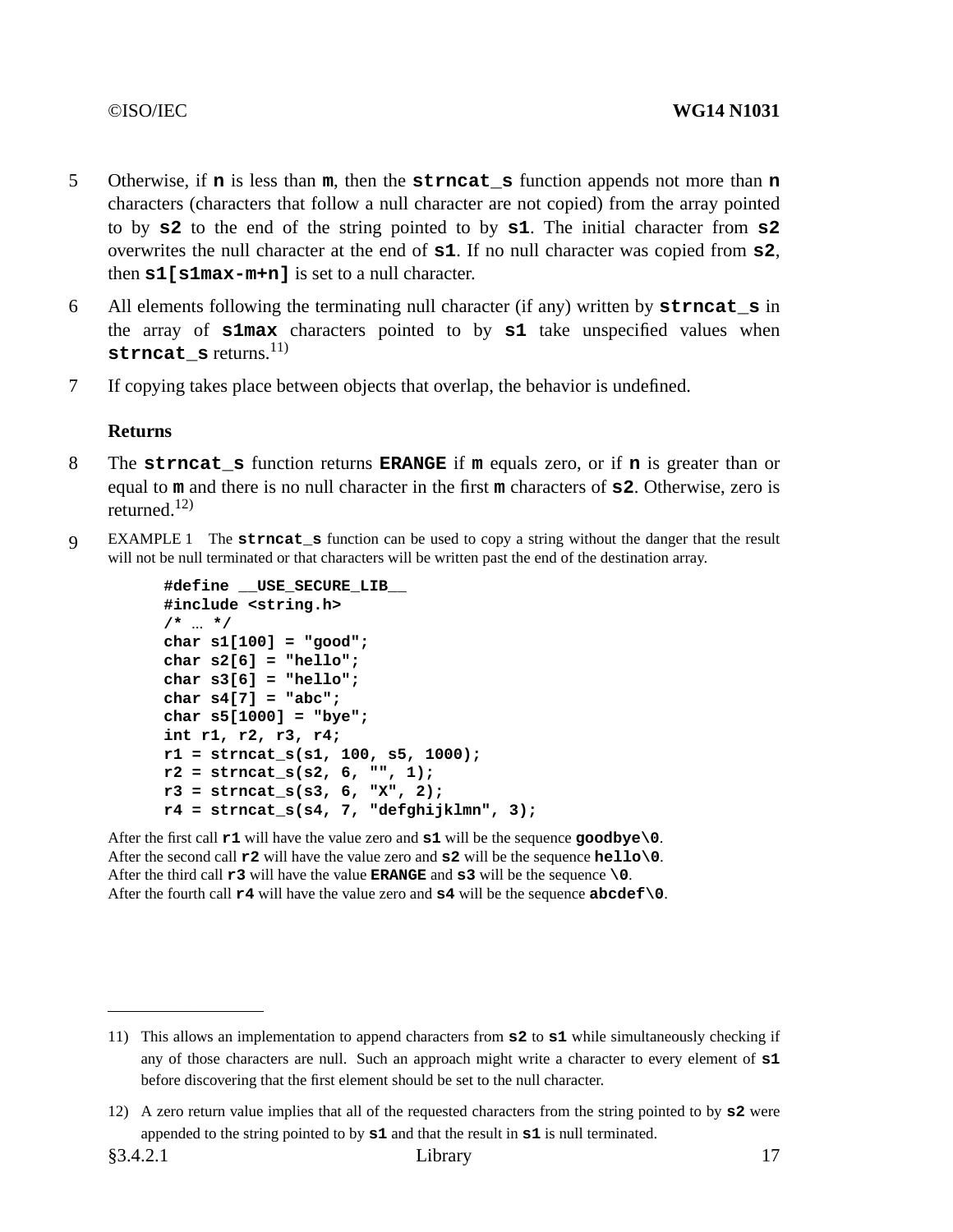## **3.4.3 Search functions**

**3.4.3.1 The strtok\_r function**

## **Synopsis**

```
1 #define __USE_SECURE_LIB__
        #include <string.h>
        char *strtok_r(char * restrict s1,
             const char * restrict s2,
             char ** restrict ptr);
```
## **Description**

- 2 A sequence of calls to the **strtok\_r** function breaks the string pointed to by **s1** into a sequence of tokens, each of which is delimited by a character from the string pointed to by **s2**. The third argument points to a caller-provided **char** pointer into which the **strtok\_r** function stores information necessary for it to continue scanning the same string.
- 3 The first call in a sequence has a non-null first argument and stores an initial value in the object pointed to by **ptr**. Subsequent calls in the sequence have a null first argument and the object pointed to by **ptr** is required to have the value stored by the previous call in the sequence, which is then updated. The separator string pointed to by **s2** may be different from call to call.
- 4 The first call in the sequence searches the string pointed to by **s1** for the first character that is *not* contained in the current separator string pointed to by **s2**. If no such character is found, then there are no tokens in the string pointed to by **s1** and the **strtok\_r** function returns a null pointer. If such a character is found, it is the start of the first token.
- 5 The **strtok\_r** function then searches from there for a character that *is* contained in the current separator string. If no such character is found, the current token extends to the end of the string pointed to by **s1**, and subsequent searches in the same string for a token return a null pointer. If such a character is found, it is overwritten by a null character, which terminates the current token.
- 6 In all cases, the **strtok\_r** function stores sufficient information in the pointer pointed to by **ptr** so that subsequent calls, with a null pointer for **s1** and the unmodified pointer value for **ptr**, shall start searching just past the element overwritten by a null character (if any).

## **Returns**

7 The **strtok\_r** function returns a pointer to the first character of a token, or a null pointer if there is no token.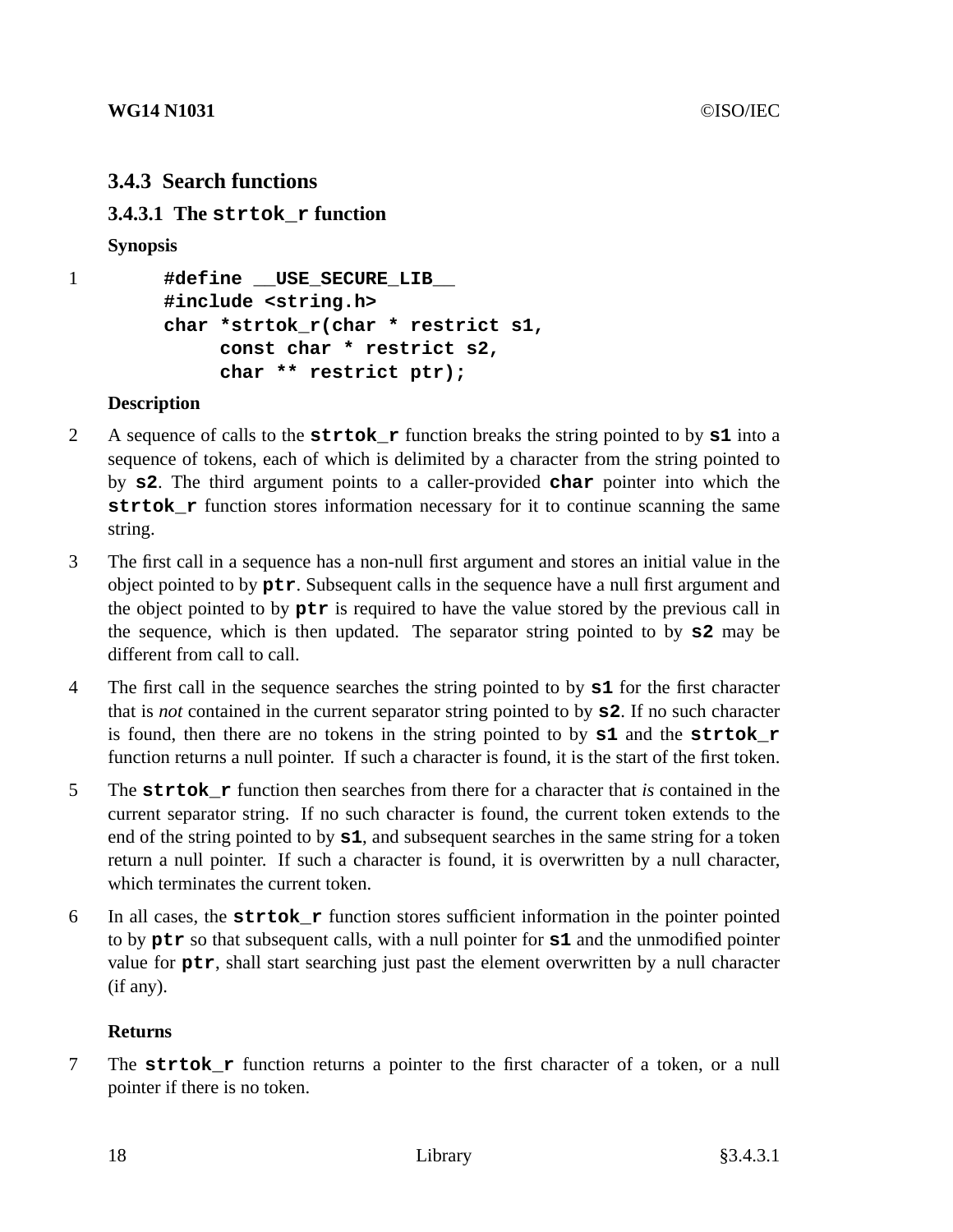#### 8 EXAMPLE

```
#define __USE_SECURE_LIB__
#include <string.h>
static char str1[] = "?a???b,,,#c";
static char str2[] = "\t \setminus t";char *t, *ptr1, *ptr2;
t=strtok_r(str1, "?", &ptr1); // t points to the token "a"
t = strtok_r(NULL, ",", \&ptr1); // t points to the token "??b"
t=strtok_r(str2, " \t", &ptr2); // t is a null pointer
t=strtok_r(NULL, "#,", &ptr1); // t points to the token "c"
t=strtok_r(NULL, "?", &ptr1); // t is a null pointer
```
## **3.4.4 Miscellaneous functions**

### **3.4.4.1 The strerror\_s function**

**Synopsis**

```
1 #define __USE_SECURE_LIB__
        #include <string.h>
        int strerror_s(char *s, size_t maxsize, int errnum);
```
#### **Description**

- 2 The **strerror\_s** function maps the number in **errnum** to a locale-specific message string. Typically, the values for **errnum** come from **errno**, but **strerror\_s** shall map any value of type **int** to a message.
- 3 If the length of the string is less than **maxsize**, then the string is copied to the array pointed to by **s**.
- 4 Otherwise, if **maxsize** is greater than zero, then **maxsize-1** characters are copied from the string to the array pointed to by **s** and then **s[maxsize-1]** is set to the null character. Then, if **maxsize** is greater than 3, then **s[maxsize-2]**, **s[maxsize-3]**, and **s[maxsize-4]** are set to the character period (**.**).

#### **Returns**

5 The **strerror s** function returns **ERANGE** if the length of the desired string was greater than or equal to **maxsize**. Otherwise, the **strerror\_s** function returns zero.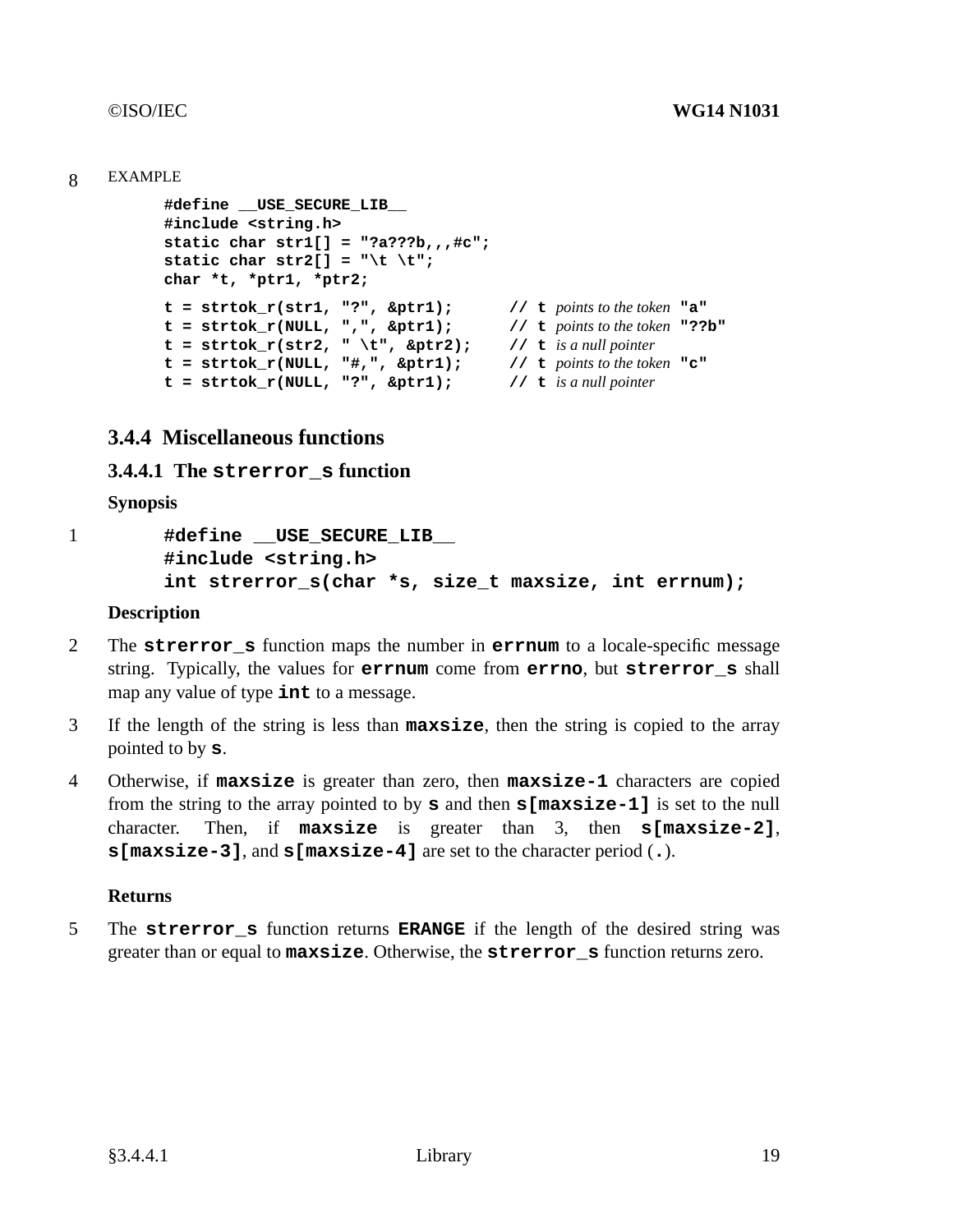## **3.4.4.2 The strlen\_s function**

**Synopsis**

```
1 #define __USE_SECURE_LIB__
        #include <string.h>
        size_t strlen_s(const char *s, int maxsize);
```
## **Description**

2 The **strlen\_s** function computes the length of the string pointed to by **s**.

## **Returns**

3 The **strlen\_s** function returns the number of characters that precede the terminating null character. If there is no null character in the first **maxsize** characters of **s** then strlen\_s returns **maxsize**.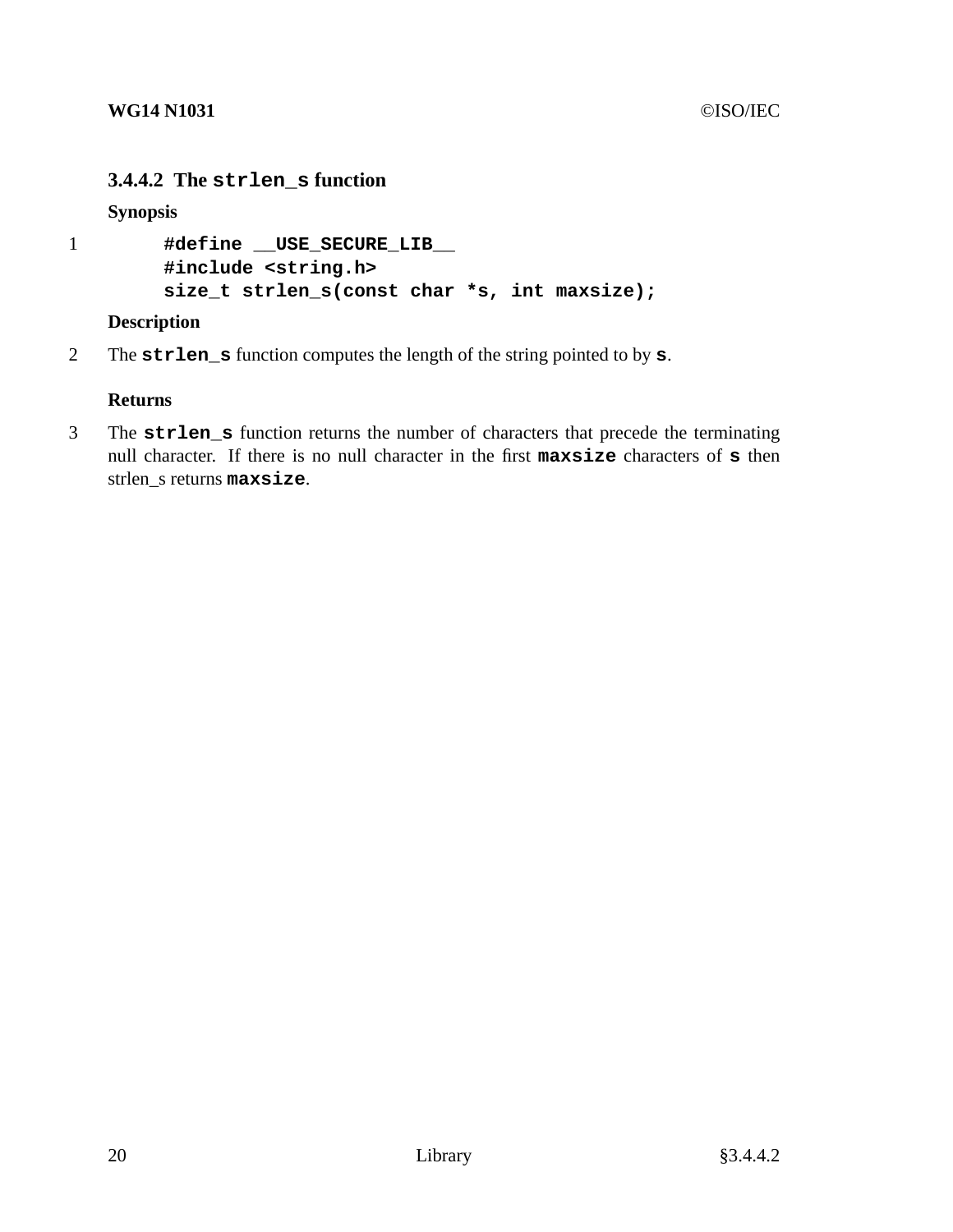## **3.5 Date and time <time.h>**

## **3.5.1 Time conversion functions**

1 Like the **strftime** function, the **asctime\_s** and **ctime\_s**, functions do not return a pointer to a static object, and other library functions are permitted to call them.

## **3.5.1.1 The asctime\_s function**

## **Synopsis**

```
1 #define USE_SECURE_LIB__
       #include <time.h>
       int asctime s(char *s, size t maxsize, const struct tm *timeptr);
```
### **Description**

2 The **asctime\_s** function converts the broken-down time in the structure pointed to by **timeptr** into a string in the form

**Sun Sep 16 01:03:52 1973\n\0**

using the equivalent of the following algorithm.

```
char *asctime_s(char *s, size_t maxsize, const struct tm *timeptr)
{
     static const char wday_name[7][3] = {
          "Sun", "Mon", "Tue", "Wed", "Thu", "Fri", "Sat"
     };
     static const char mon_name[12][3] = {
          "Jan", "Feb", "Mar", "Apr", "May", "Jun",
          "Jul", "Aug", "Sep", "Oct", "Nov", "Dec"
     };
     char result[26];
     sprintf(result, "%.3s %.3s%3d %.2d:%.2d:%.2d %d\n",
          wday_name[timeptr->tm_wday],
          mon_name[timeptr->tm_mon],
          timeptr->tm_mday, timeptr->tm_hour,
          timeptr->tm_min, timeptr->tm_sec,
          1900 + timeptr->tm_year);
     return strncpy_s(s, maxsize, result, 26);
}
```
#### **Returns**

3 The **asctime\_s** function returns zero if **maxsize** is greater than or equal to 26. Otherwise, it returns **ERANGE**.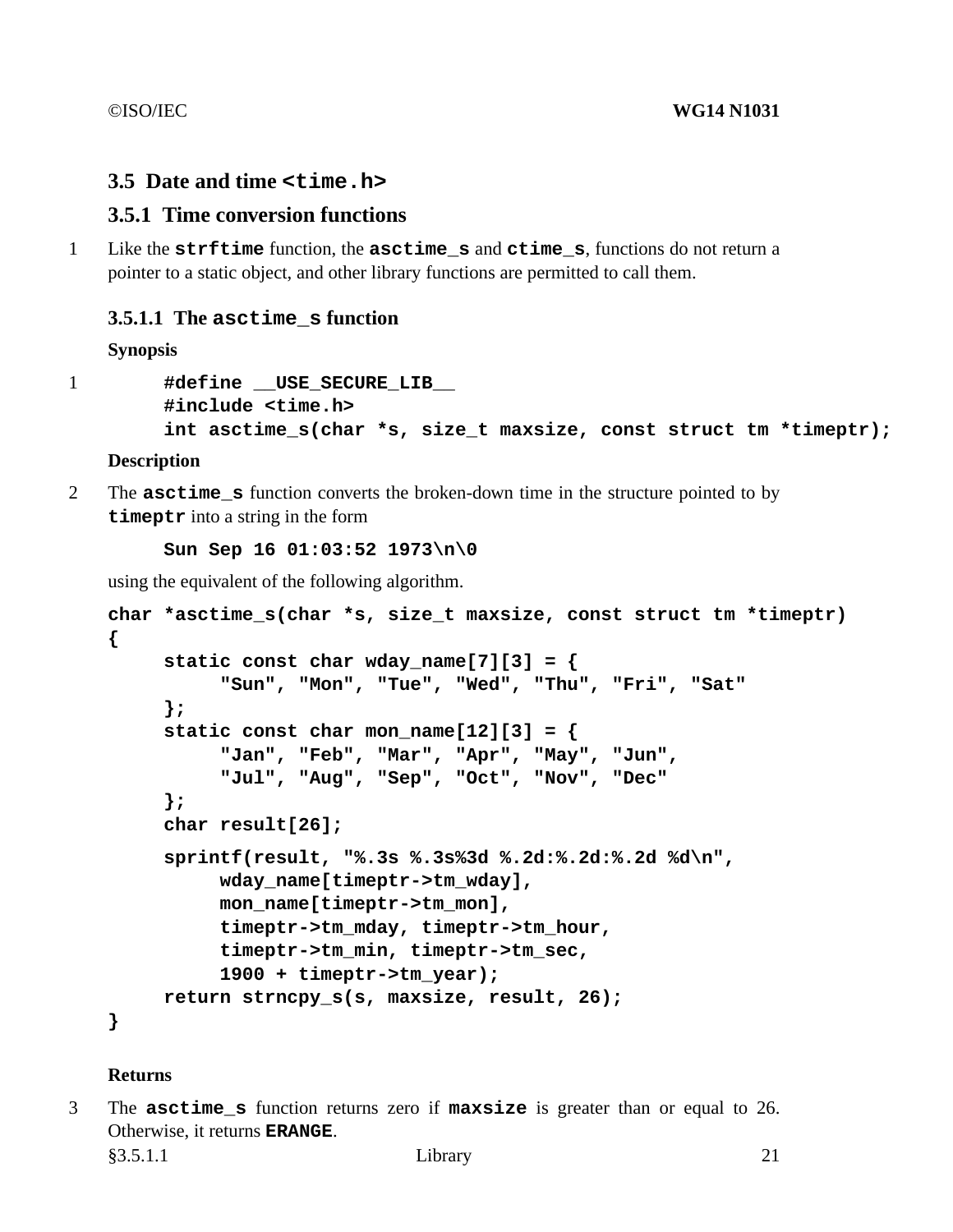## **3.5.1.2 The ctime\_s function**

**Synopsis**

```
1 #define __USE_SECURE_LIB__
        #include <time.h>
        int ctime_s(char *s, size_t maxsize, const time_t *timer);
```
**Description**

2 The **ctime\_s** function converts the calendar time pointed to by **timer** to local time in the form of a string. It is equivalent to

**asctime\_s(s, maxsize, localtime(timer))**

## **Returns**

3 The **ctime\_s** function returns zero if **maxsize** is greater than or equal to 26. Otherwise, it returns **ERANGE**.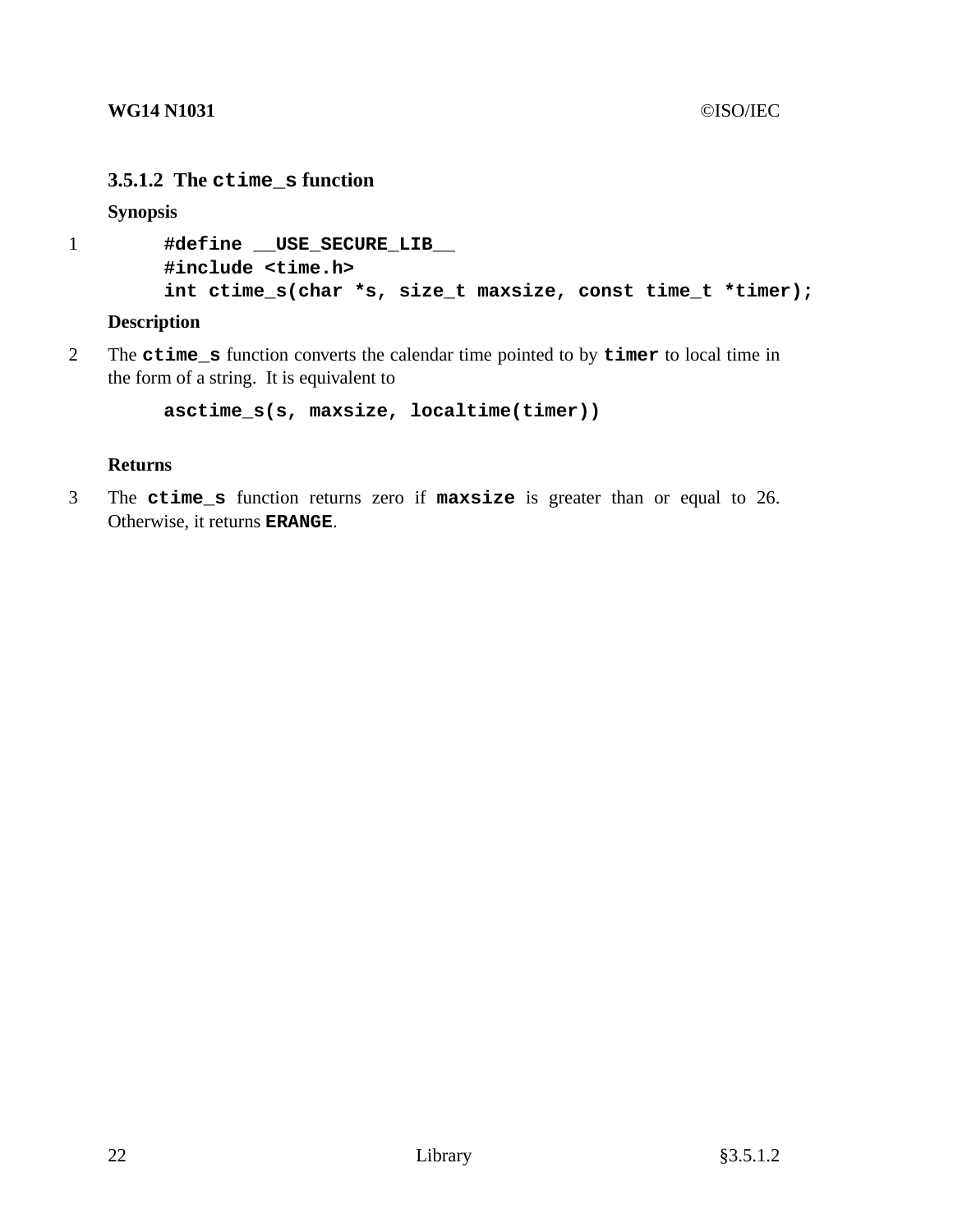## **3.6 Extended multibyte and wide character utilities <wchar.h>**

## **3.6.1 Formatted wide character input/output functions**

**3.6.1.1 The fwscanf\_s function**

**Synopsis**

1 **#define** USE SECURE LIB **#include <stdio.h> #include <wchar.h> int fwscanf\_s(FILE \* restrict stream, const wchar\_t \* restrict format, ...);**

## **Description**

- 2 The **fwscanf\_s** function is equivalent to **fwscanf** except that the **c**, **s**, and **[** conversion specifiers apply to a pair of arguments (unless assignment suppression is indicated by a **\***). The first of these arguments is the same as for **fwscanf**. That argument is immediately followed in the argument list by the second argument, which has type **size\_t** and gives the number of elements in the array pointed to by the first argument of the pair. If the first argument points to a scalar object, it is considered to be an array of one element.<sup>13)</sup>
- 3 A matching failure occurs if the number of elements in a receiving object is insufficient to hold the converted input (including any trailing null character).

## **Returns**

4 The **fwscanf\_s** function returns the value of the macro **EOF** if an input failure occurs before any conversion. Otherwise, the **fwscanf\_s** function returns the number of input items assigned, which can be fewer than provided for, or even zero, in the event of an early matching failure.

<sup>13)</sup> If the format is known at translation time, an implementation may issue a diagnostic for any argument used to store the result from a **c**, **s**, or **[** conversion specifier if that argument is not followed by an argument of type **size\_t**.Alimited amount of checking may be done if even if the format is not known at translation time. For example, an implementation may issue a diagnostic for each argument after **format** that has of type pointer to one of **char**, **signed char**, **unsigned char**, or **void** that is not followed by an argument of type **size\_t**. The diagnostic could warn that unless the pointer is being used with a conversion specifier using the **hh** length modifier, a length argument must follow the pointer argument. Another useful diagnostic could flag any non-pointer argument following **format** that did not have type **size\_t**.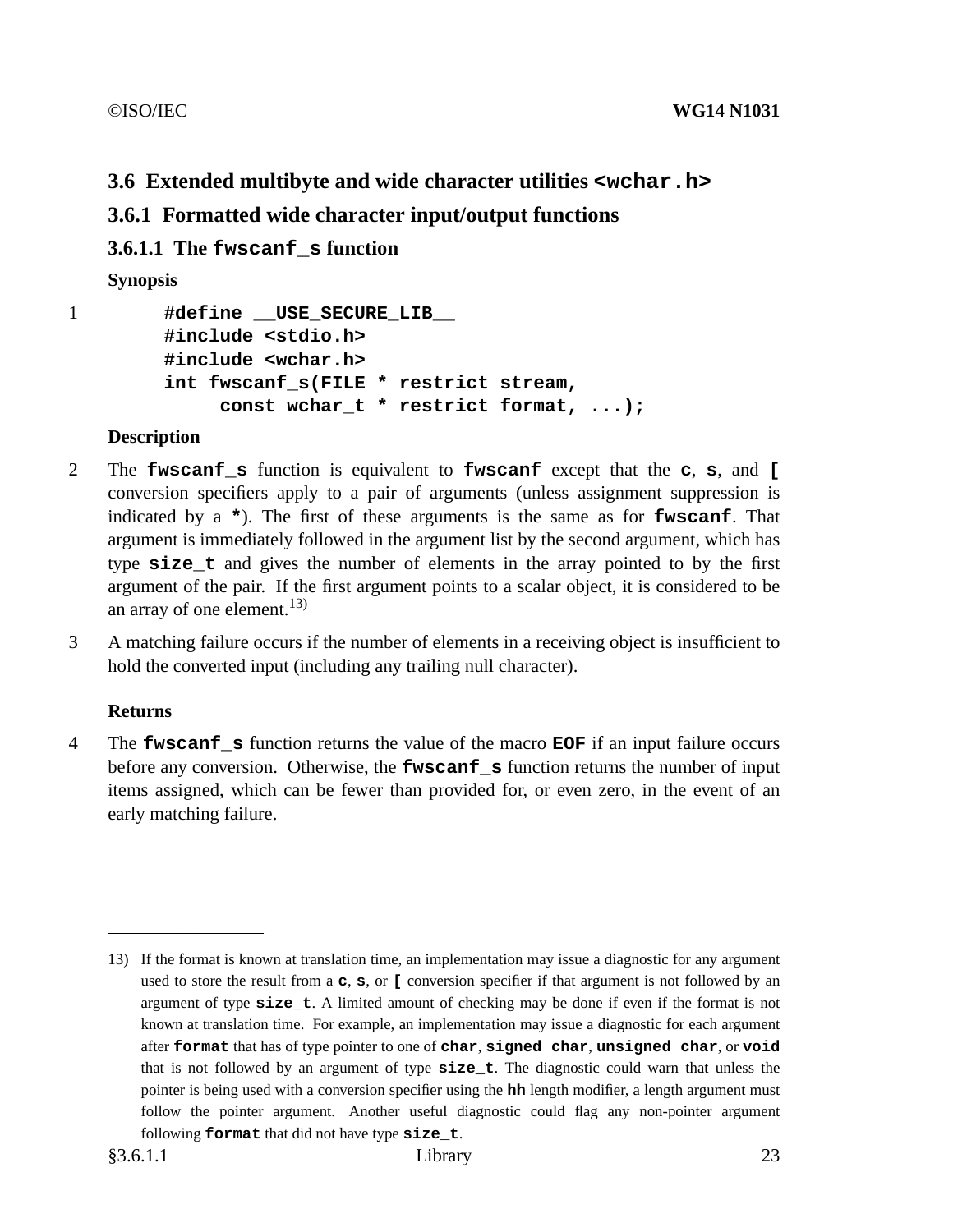## **3.6.1.2 The swscanf\_s function**

#### **Synopsis**

```
1 #define __USE_SECURE_LIB__
        #include <wchar.h>
        int swscanf_s(const wchar_t * restrict s,
             const wchar_t * restrict format, ...);
```
### **Description**

2 The **swscanf\_s** function is equivalent to **fwscanf\_s**, except that the argument **s** specifies a wide string from which the input is to be obtained, rather than from a stream. Reaching the end of the wide string is equivalent to encountering end-of-file for the **fwscanf\_s** function.

### **Returns**

3 The **swscanf\_s** function returns the value of the macro **EOF** if an input failure occurs before any conversion. Otherwise, the **swscanf s** function returns the number of input items assigned, which can be fewer than provided for, or even zero, in the event of an early matching failure.

## **3.6.1.3 The vfwscanf\_s function**

```
Synopsis
```

```
1 #define __USE_SECURE_LIB__
        #include <stdarg.h>
        #include <stdio.h>
        #include <wchar.h>
        int vfwscanf_s(FILE * restrict stream,
             const wchar_t * restrict format,
             va_list arg);
```
## **Description**

2 The **vfwscanf\_s** function is equivalent to **fwscanf\_s**, with the variable argument list replaced by **arg**, which shall have been initialized by the **va\_start** macro (and possibly subsequent **va\_arg** calls). The **vfwscanf\_s** function does not invoke the **va\_end** macro.<sup>14)</sup>

<sup>14)</sup> As the functions **vfwscanf\_s**, **vwscanf\_s**, and **vswscanf\_s** invoke the **va\_arg** macro, the value of **arg** after the return is indeterminate.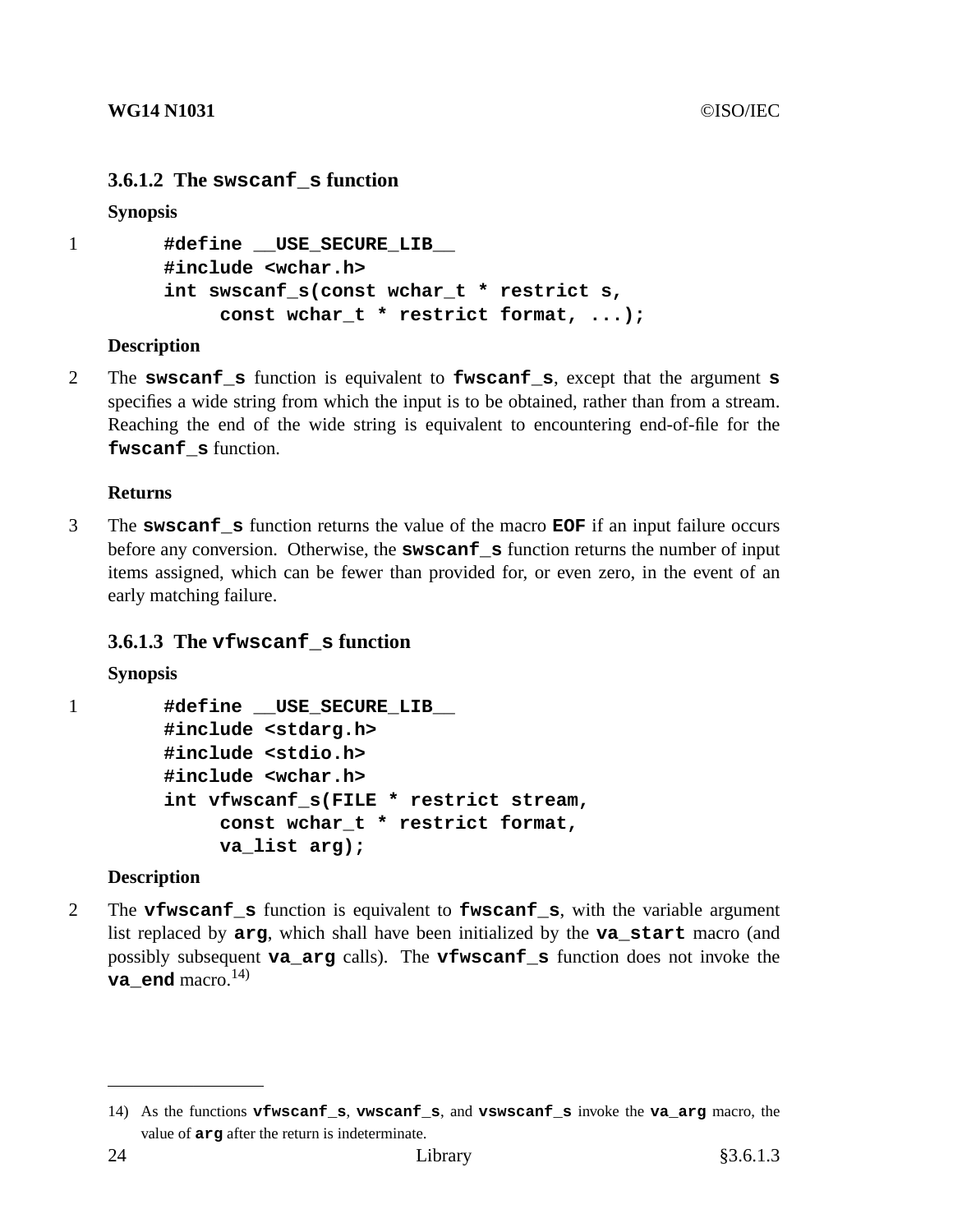3 The **vfwscanf\_s** function returns the value of the macro **EOF** if an input failure occurs before any conversion. Otherwise, the **vfwscanf\_s** function returns the number of input items assigned, which can be fewer than provided for, or even zero, in the event of an early matching failure.

## **3.6.1.4 The vswscanf\_s function**

## **Synopsis**

```
1 #define __USE_SECURE_LIB__
        #include <stdarg.h>
        #include <wchar.h>
        int vswscanf_s(const wchar_t * restrict s,
             const wchar_t * restrict format,
             va_list arg);
```
### **Description**

2 The **vswscanf\_s** function is equivalent to **swscanf\_s**, with the variable argument list replaced by **arg**, which shall have been initialized by the **va\_start** macro (and possibly subsequent **va\_arg** calls). The **vswscanf\_s** function does not invoke the **va** end macro.<sup>14)</sup>

## **Returns**

3 The **vswscanf\_s** function returns the value of the macro **EOF** if an input failure occurs before any conversion. Otherwise, the **vswscanf\_s** function returns the number of input items assigned, which can be fewer than provided for, or even zero, in the event of an early matching failure.

## **3.6.1.5 The vwscanf\_s function**

**Synopsis**

1 **#define** USE SECURE LIB **#include <stdarg.h> #include <wchar.h> int vwscanf\_s(const wchar\_t \* restrict format, va\_list arg);**

## **Description**

2 The **vwscanf\_s** function is equivalent to **wscanf\_s**, with the variable argument list replaced by **arg**, which shall have been initialized by the **va\_start** macro (and possibly subsequent **va\_arg** calls). The **vwscanf\_s** function does not invoke the **va** end macro.<sup>14)</sup>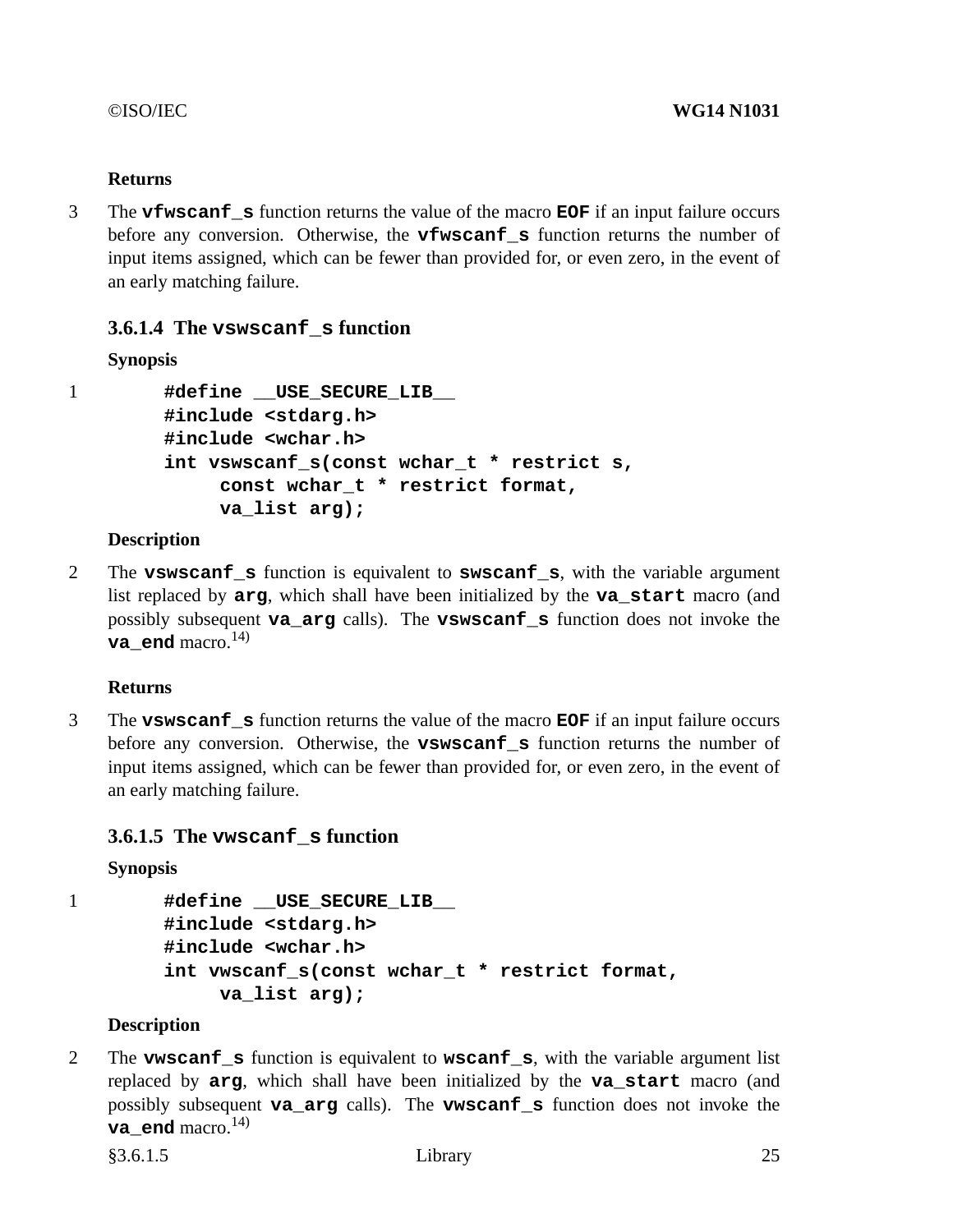3 The **vwscanf\_s** function returns the value of the macro **EOF** if an input failure occurs before any conversion. Otherwise, the **vwscanf\_s** function returns the number of input items assigned, which can be fewer than provided for, or even zero, in the event of an early matching failure.

## **3.6.1.6 The wscanf\_s function**

## **Synopsis**

```
1 #define __USE_SECURE_LIB__
       #include <wchar.h>
        int wscanf_s(const wchar_t * restrict format, ...);
```
## **Description**

2 The **wscanf\_s** function is equivalent to **fwscanf\_s** with the argument **stdin** interposed before the arguments to **wscanf\_s**.

## **Returns**

3 The **wscanf\_s** function returns the value of the macro **EOF** if an input failure occurs before any conversion. Otherwise, the **wscanf\_s** function returns the number of input items assigned, which can be fewer than provided for, or even zero, in the event of an early matching failure.

## **3.6.2 General wide string utilities**

## **3.6.2.1 Wide string copying functions**

## **3.6.2.1.1 The wcsncpy\_s function**

**Synopsis**

```
1 #define __USE_SECURE_LIB__
        #include <wchar.h>
        int wcsncpy_s(wchar_t * restrict s1,
             size_t s1max,
             const wchar_t * restrict s2,
             size_t n);
```
## **Description**

- 2 If **s1max** is equal to zero, then **wcsncpy\_s** returns **ERANGE**.
- 3 Otherwise, if **n** is greater than or equal to **s1max**, then the behavior of the **wcsncpy\_s** function depends upon whether there is a null wide character in the first **s1max** wide characters of the array pointed to by **s2**. If there is a null wide character, then the wide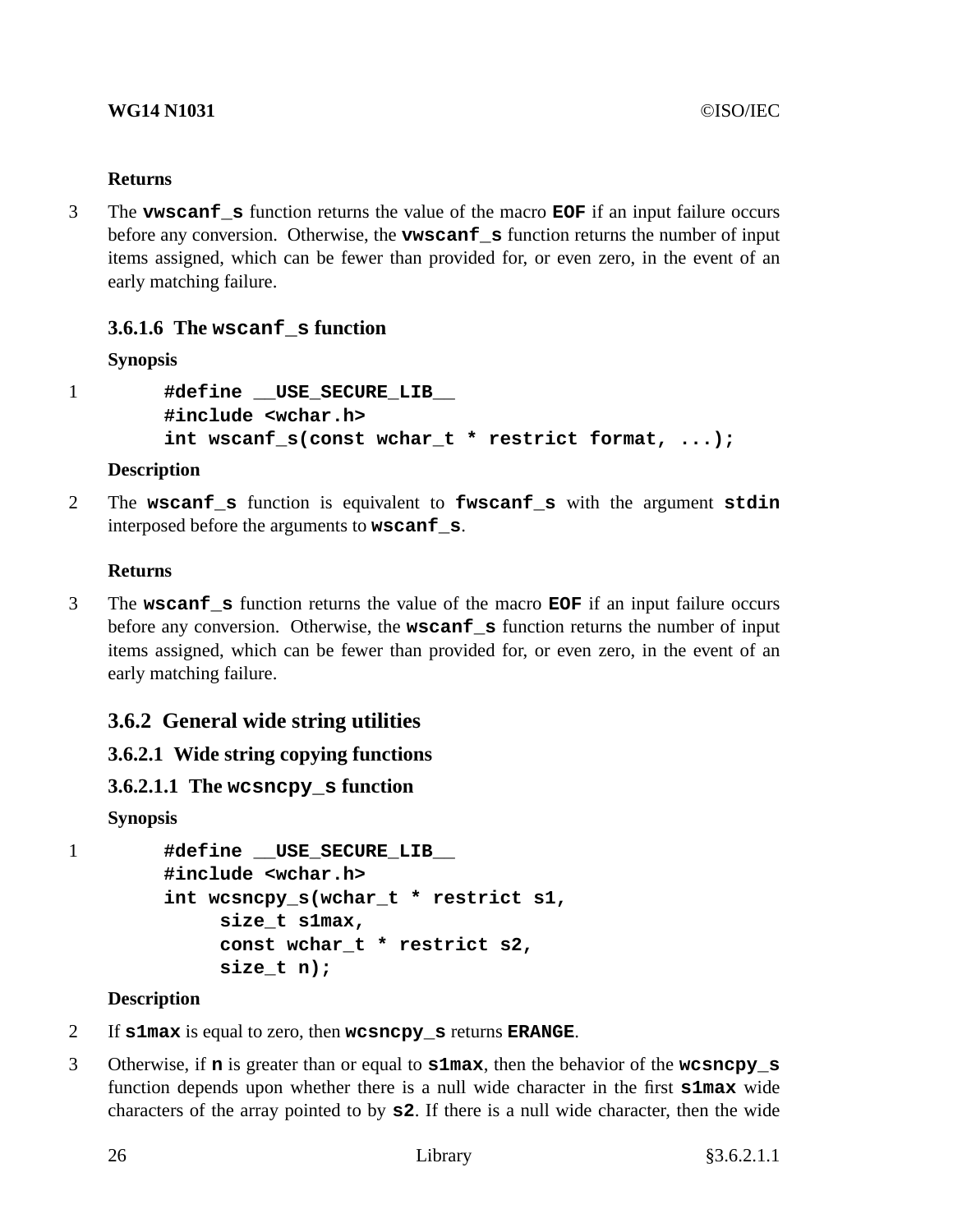characters pointed to by **s2** up to and including the null wide character are copied to the array pointed to by **s1**. If there is no null wide character, then **s1[0]** is set to the null wide character.

- 4 Otherwise, if **n** is less than **s1max**, then the **wcsncpy\_s** function copies not more than **n** wide characters (wide characters that follow a null wide character are not copied) from the array pointed to by **s2** to the array pointed to by **s1**. If no null wide character was copied from **s2**, then **s1[n]** is set to a null wide character.
- 5 All elements following the terminating null wide character (if any) written by **wcsncpy s** in the array of **s1max** wide characters pointed to by **s1** take unspecified values when **wcsncpy** s returns.<sup>15)</sup>

#### **Returns**

- 6 The **wcsncpy\_s** function returns **ERANGE** if **s1max** equals zero, or if **n** is greater than or equal to **s1max** and there is no null wide character in the first **s1max** wide characters of **s2**. Otherwise, zero is returned.16)
- 7 EXAMPLE 1 The **wcsncpy\_s** function can be used to copyawide string without the danger that the result will not be null terminated or that wide characters will be written past the end of the destination array.

```
#define __USE_SECURE_LIB__
#include <wchar.h>
/* ... */
wchar_t src1[100] = L"hello";
wchar_t src2[7] = {L'g', L'o', L'o', L'd', L'b', L'y', L'e'};
wchar_t dst1[6], dst2[5], dst3[5];
int r1, r2, r3;
r1 = wcsncpy_s(dst1, 6, src1, 100);
r2 = wcsncpy_s(dst2, 5, src2, 7);
r3 = wcsncpy_s(dst3, 5, src2, 4);
```
The first call will assign to **r1** the value zero and to **dst1** the sequence of wide characters **hello\0**. The second call will assign to **r2** the value **ERANGE** and to **dst2** the sequence of wide characters **\0**. The third call will assign to **r3** the value zero and to **dst3** the sequence of wide characters **good\0**.

<sup>15)</sup> This allows an implementation to copy wide characters from **s2** to **s1** while simultaneously checking if any of those wide characters are null. Such an approach might write a wide character to every element of **s1** before discovering that the first element should be set to the null wide character.

<sup>16)</sup> A zero return value implies that all of the requested wide characters from the wide string pointed to by **s2** fit within the array pointed to by **s1** and that the result in **s1** is null terminated.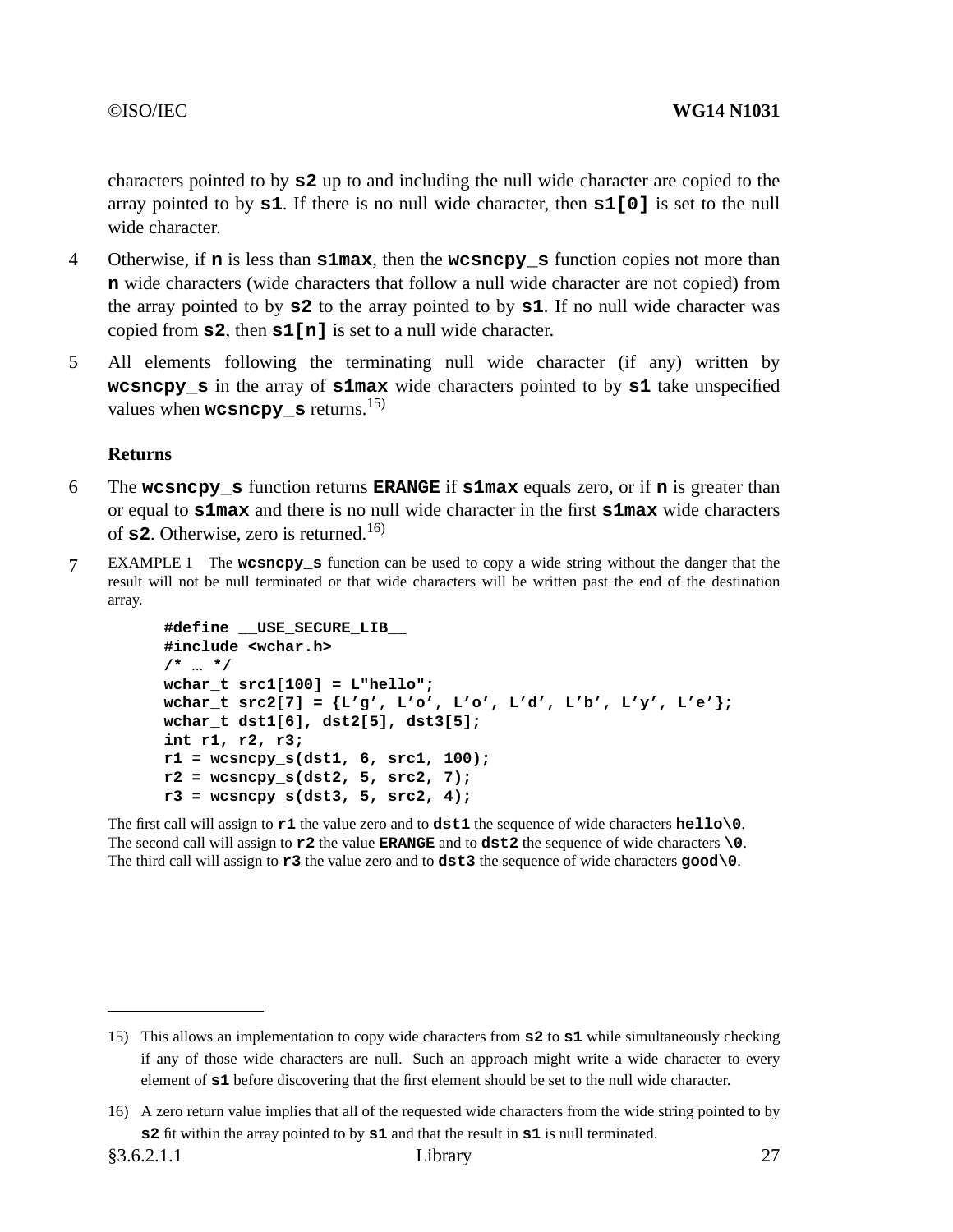## **3.6.2.1.2 The wmemcpy\_s function**

**Synopsis**

```
1 #define __USE_SECURE_LIB__
        #include <wchar.h>
        int wmemcpy_s(wchar_t * restrict s1,
             size_t s1max,
             const wchar_t * restrict s2,
             size_t n);
```
#### **Description**

2 If **n** is less than or equal to **s1max**, the **wmemcpy\_s** function copies **n** wide characters from the object pointed to by **s2** into the object pointed to by **s1**. Otherwise, the **wmemcpy s** function stores zeros in the first **s1max** wide characters of the object pointed to by **s1**.

#### **Returns**

3 The **wmemcpy\_s** function returns zero if **n** is less than or equal to **s1max**. Otherwise, **ERANGE** is returned.

## **3.6.2.1.3 The wmemmove\_s function**

**Synopsis**

```
1 #define __USE_SECURE_LIB__
        #include <wchar.h>
        int wmemmove_s(wchar_t *s1, size_t s1max, const wchar_t *s2,
             size_t n);
```
#### **Description**

- 2 If **n** is less than or equal to **s1max**, the **wmemmove\_s** function copies **n** wide characters from the object pointed to by **s2** into the object pointed to by **s1**. This copying takes place as if the **n** wide characters from the object pointed to by **s2** are first copied into a temporary array of **n** wide characters that does not overlap the objects pointed to by **s1** or **s2**, and then the **n** wide characters from the temporary array are copied into the object pointed to by **s1**.
- 3 If **n** is greater than **s1max**, the **wmemmove\_s** function stores zeros in the first **s1max** wide characters of the object pointed to by **s1**.

#### **Returns**

4 The **wmemmove\_s** function returns zero if **n** is less than or equal to **s1max**. Otherwise, **ERANGE** is returned.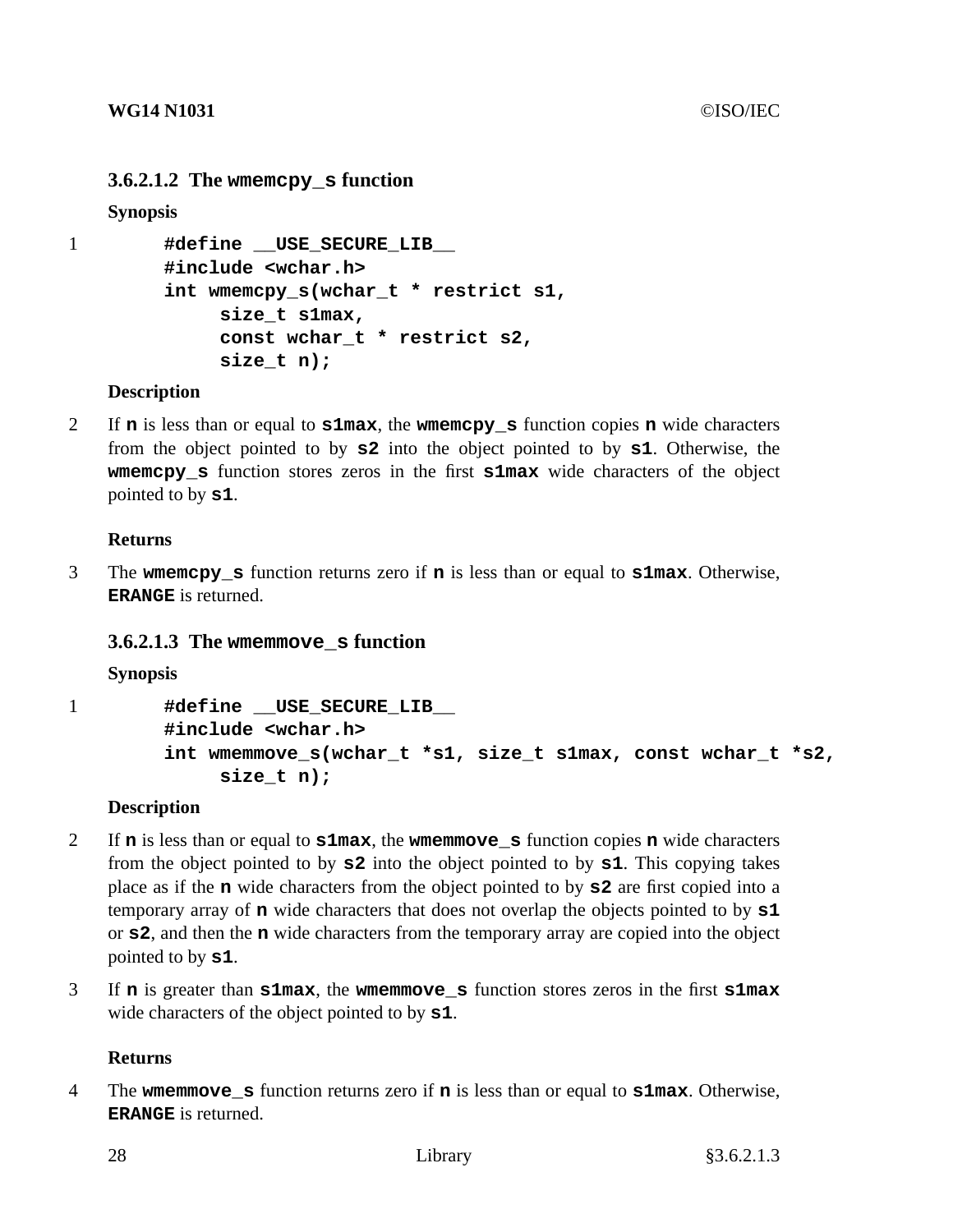## **3.6.2.2 Wide string concatenation functions**

## **3.6.2.2.1 The wcsncat\_s function**

## **Synopsis**

```
1 #define __USE_SECURE_LIB__
        #include <wchar.h>
        int wcsncat_s(wchar_t * restrict s1,
             size_t s1max,
             const wchar_t * restrict s2,
             size_t n);
```
### **Description**

- 2 Let, **m** have the value **s1max wcslen\_s(s1, s1max)** upon entry to **wcsncat\_s.**
- 3 If  $\mathbf{m}$  is equal to zero,  $^{17}$  then **wcsncat s** returns **ERANGE**.
- 4 Otherwise, if **n** is greater than or equal to **m**, then the behavior of the **wcsncat\_s** function depends upon whether there is a null wide character in the first **m** wide characters of the array pointed to by **s2**. If there is a null wide character, then the wide characters pointed to by **s2** up to and including the null wide character are appended to the end of the wide string pointed to by **s1**. The initial wide character from **s2** overwrites the null wide character at the end of **s1**. If there is no null wide character in the first **m** wide characters of the array pointed **s2** then **s1[0]** is set to the null wide character.
- 5 Otherwise, if **n** is less than **m**, then the **wcsncat\_s** function appends not more than **n** wide characters (wide characters that follow a null wide character are not copied) from the array pointed to by **s2** to the end of the wide string pointed to by **s1**. The initial wide character from **s2** overwrites the null wide character at the end of **s1**. If no null wide character was copied from **s2**, then **s1[s1max-m+n]** is set to a null wide character.
- 6 All elements following the terminating null wide character (if any) written by **wcsncat\_s** in the array of **s1max** wide characters pointed to by **s1** take unspecified values when **wcsncat**  $\boldsymbol{s}$  returns.<sup>18)</sup>

<sup>17)</sup> This means that **s1** was not null terminated upon entry to **wcsncat\_s**.

<sup>18)</sup> This allows an implementation to append wide characters from **s2** to **s1** while simultaneously checking if any of those wide characters are null. Such an approach might write a wide character to every element of **s1** before discovering that the first element should be set to the null wide character.